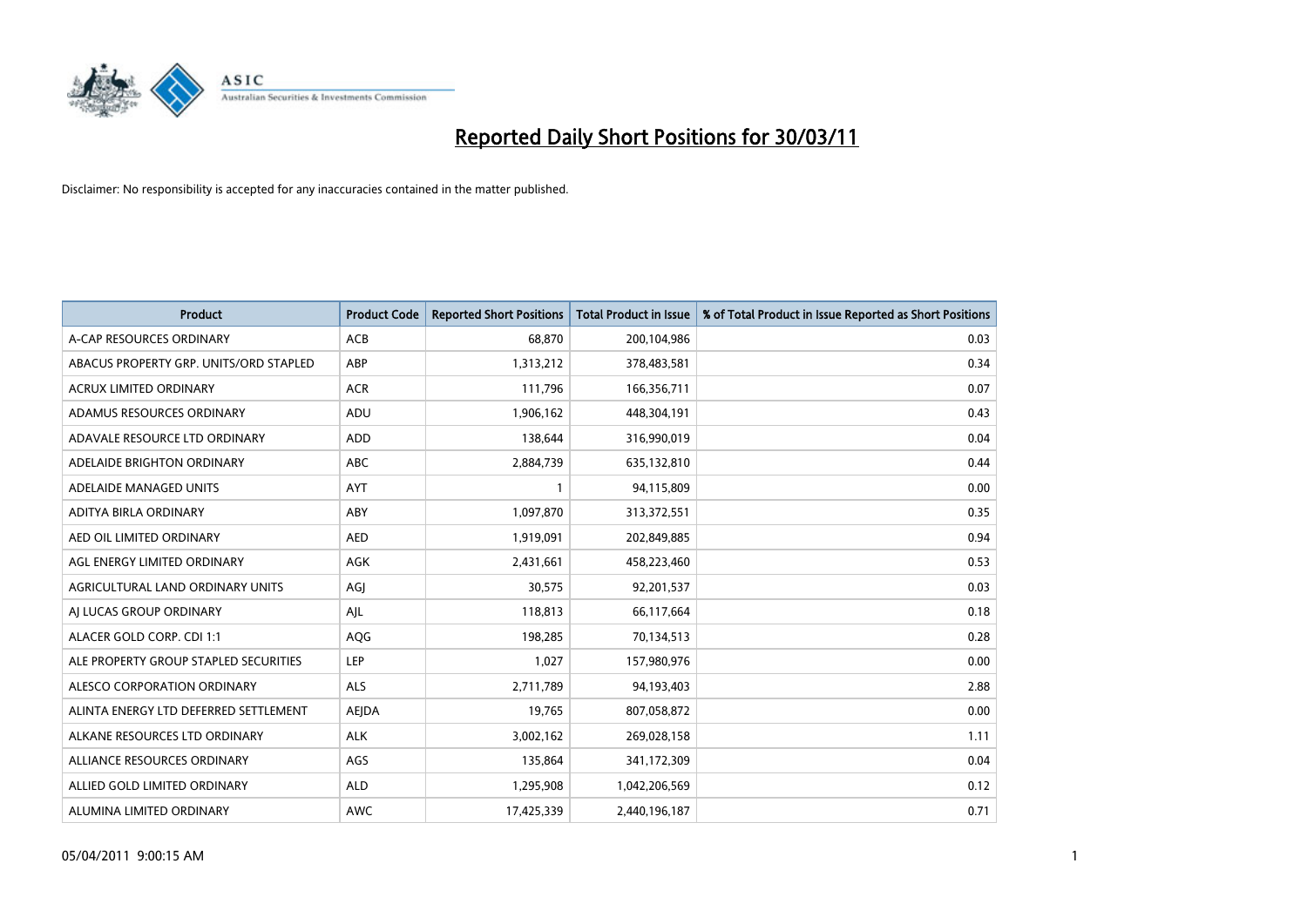

| <b>Product</b>                          | <b>Product Code</b> | <b>Reported Short Positions</b> | <b>Total Product in Issue</b> | % of Total Product in Issue Reported as Short Positions |
|-----------------------------------------|---------------------|---------------------------------|-------------------------------|---------------------------------------------------------|
| AMADEUS ENERGY ORDINARY                 | AMU                 | 559,470                         | 300,288,855                   | 0.19                                                    |
| AMALGAMATED HOLDINGS ORDINARY           | AHD                 | 7,610                           | 157,458,568                   | 0.00                                                    |
| AMCOR LIMITED ORDINARY                  | <b>AMC</b>          | 5,386,839                       | 1,226,387,533                 | 0.44                                                    |
| AMP LIMITED DEF EX AXA APH              | <b>AMPN</b>         | 212,047                         | 722,167,556                   | 0.03                                                    |
| AMP LIMITED ORDINARY                    | AMP                 | 52,069,909                      | 2,094,424,200                 | 2.48                                                    |
| AMPELLA MINING ORDINARY                 | <b>AMX</b>          | 140,075                         | 202,975,108                   | 0.07                                                    |
| ANSELL LIMITED ORDINARY                 | <b>ANN</b>          | 3,545,001                       | 133,007,903                   | 2.67                                                    |
| ANTARES ENERGY LTD ORDINARY             | <b>AZZ</b>          | 106,632                         | 283,000,000                   | 0.04                                                    |
| ANZ BANKING GRP LTD ORDINARY            | ANZ                 | 4,578,174                       | 2,596,366,910                 | 0.15                                                    |
| APA GROUP STAPLED SECURITIES            | <b>APA</b>          | 6,253,475                       | 556,193,951                   | 1.12                                                    |
| APEX MINERALS NL ORDINARY               | <b>AXM</b>          | 885,145                         | 5,550,243,713                 | 0.02                                                    |
| APN EUROPEAN RETAIL UNITS STAPLED SEC.  | <b>AEZ</b>          | 11,832                          | 544,910,660                   | 0.00                                                    |
| APN NEWS & MEDIA ORDINARY               | <b>APN</b>          | 18,135,744                      | 606,084,019                   | 3.01                                                    |
| AQUARIUS PLATINUM. ORDINARY             | <b>AOP</b>          | 2,754,666                       | 463,266,640                   | 0.58                                                    |
| AQUILA RESOURCES ORDINARY               | <b>AQA</b>          | 3,575,298                       | 374,323,124                   | 0.97                                                    |
| ARAFURA RESOURCE LTD ORDINARY           | ARU                 | 4,947,186                       | 367,930,342                   | 1.34                                                    |
| ARB CORPORATION ORDINARY                | ARP                 | 108,550                         | 72,481,302                    | 0.15                                                    |
| ARDENT LEISURE GROUP STAPLED SECURITIES | AAD                 | 488,049                         | 318,147,978                   | 0.15                                                    |
| ARISTOCRAT LEISURE ORDINARY             | ALL                 | 25,663,277                      | 536,480,307                   | 4.79                                                    |
| ASCIANO LIMITED ORDINARY                | <b>AIO</b>          | 26,746,959                      | 2,926,103,883                 | 0.91                                                    |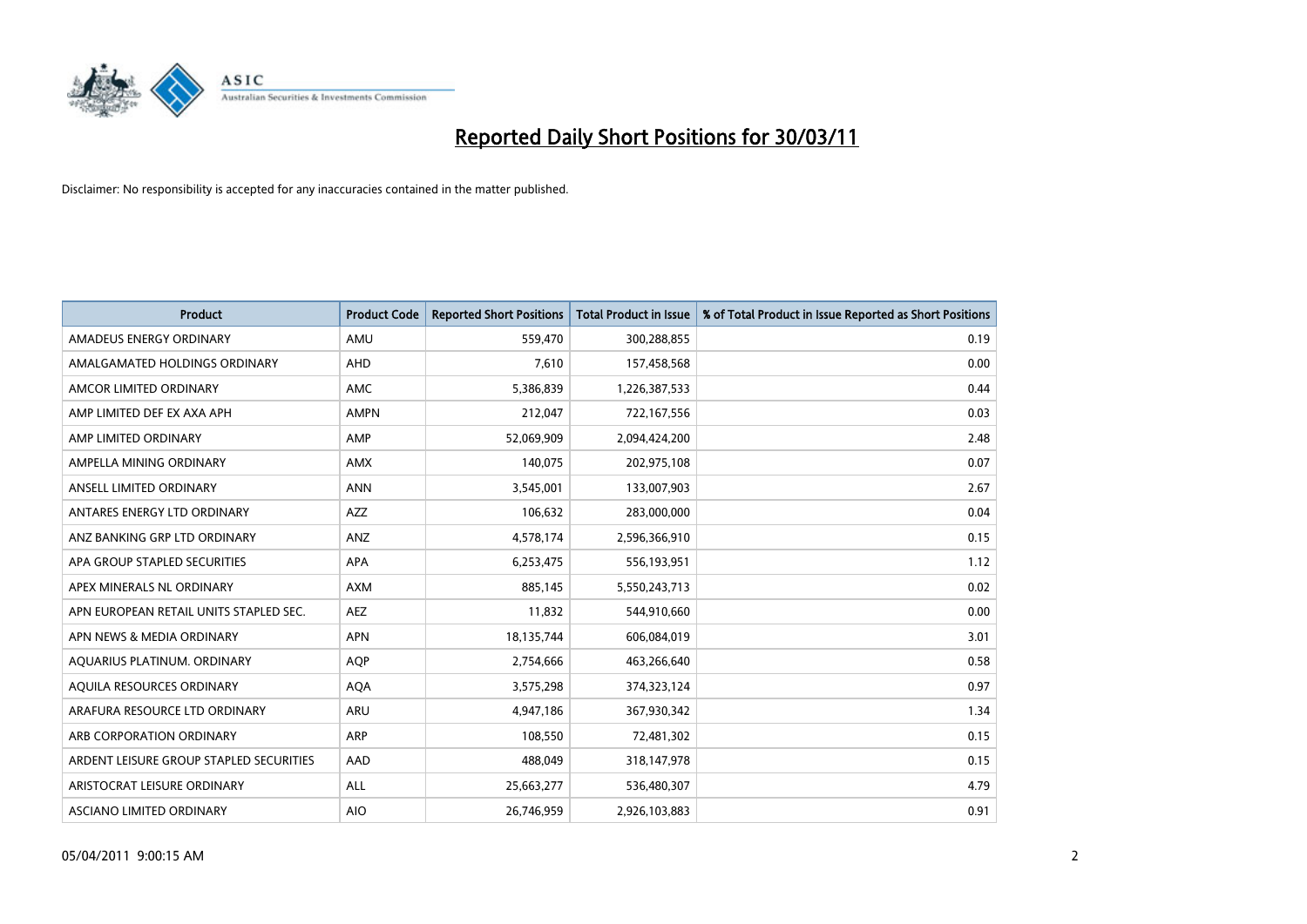

| <b>Product</b>                          | <b>Product Code</b> | <b>Reported Short Positions</b> | Total Product in Issue | % of Total Product in Issue Reported as Short Positions |
|-----------------------------------------|---------------------|---------------------------------|------------------------|---------------------------------------------------------|
| ASG GROUP LIMITED ORDINARY              | <b>ASZ</b>          | 28,509                          | 168,247,718            | 0.02                                                    |
| ASPEN GROUP ORD/UNITS STAPLED           | <b>APZ</b>          | 1,172,300                       | 592,674,670            | 0.18                                                    |
| ASPIRE MINING LTD ORDINARY              | <b>AKM</b>          | 19,026                          | 535,723,044            | 0.00                                                    |
| ASTON RES LTD ORDINARY                  | <b>AZT</b>          | 310,092                         | 204,527,604            | 0.15                                                    |
| ASTRO IAP PROP GROUP STAPLED SECURITIES | AJA                 | 18,150                          | 58,445,002             | 0.03                                                    |
| ASX LIMITED ORDINARY                    | ASX                 | 866,988                         | 175,136,729            | 0.50                                                    |
| ATLANTIC LIMITED ORDINARY               | ATI                 | 377,503                         | 112,355,948            | 0.34                                                    |
| ATLAS IRON LIMITED ORDINARY             | AGO                 | 6,584,516                       | 815,689,044            | 0.79                                                    |
| AURORA MINERALS LTD ORDINARY            | <b>ARM</b>          | 2,196                           | 104,167,499            | 0.00                                                    |
| <b>AURORA OIL &amp; GAS ORDINARY</b>    | <b>AUT</b>          | 441,565                         | 403,437,342            | 0.10                                                    |
| AUSDRILL LIMITED ORDINARY               | <b>ASL</b>          | 676,156                         | 263,000,572            | 0.24                                                    |
| AUSENCO LIMITED ORDINARY                | <b>AAX</b>          | 3,297,695                       | 122,511,701            | 2.70                                                    |
| <b>AUSTAL LIMITED ORDINARY</b>          | ASB                 | 170,235                         | 188,069,638            | 0.09                                                    |
| <b>AUSTAR UNITED ORDINARY</b>           | <b>AUN</b>          | 2,505,727                       | 1,271,389,658          | 0.18                                                    |
| AUSTBROKERS HOLDINGS ORDINARY           | <b>AUB</b>          | 2                               | 54,339,433             | 0.00                                                    |
| AUSTIN ENGINEERING ORDINARY             | <b>ANG</b>          | 10,370                          | 71,714,403             | 0.01                                                    |
| <b>AUSTRALAND ASSETS ASSETS</b>         | AAZPB               | 1,168                           | 2,750,000              | 0.04                                                    |
| AUSTRALAND PROPERTY STAPLED SECURITY    | <b>ALZ</b>          | 974,372                         | 576,846,597            | 0.16                                                    |
| AUSTRALIAN AGRICULT, ORDINARY           | AAC                 | 4,480,349                       | 264,264,459            | 1.67                                                    |
| AUSTRALIAN EDUCATION UNITS              | <b>AEU</b>          | 625.000                         | 134,973,383            | 0.46                                                    |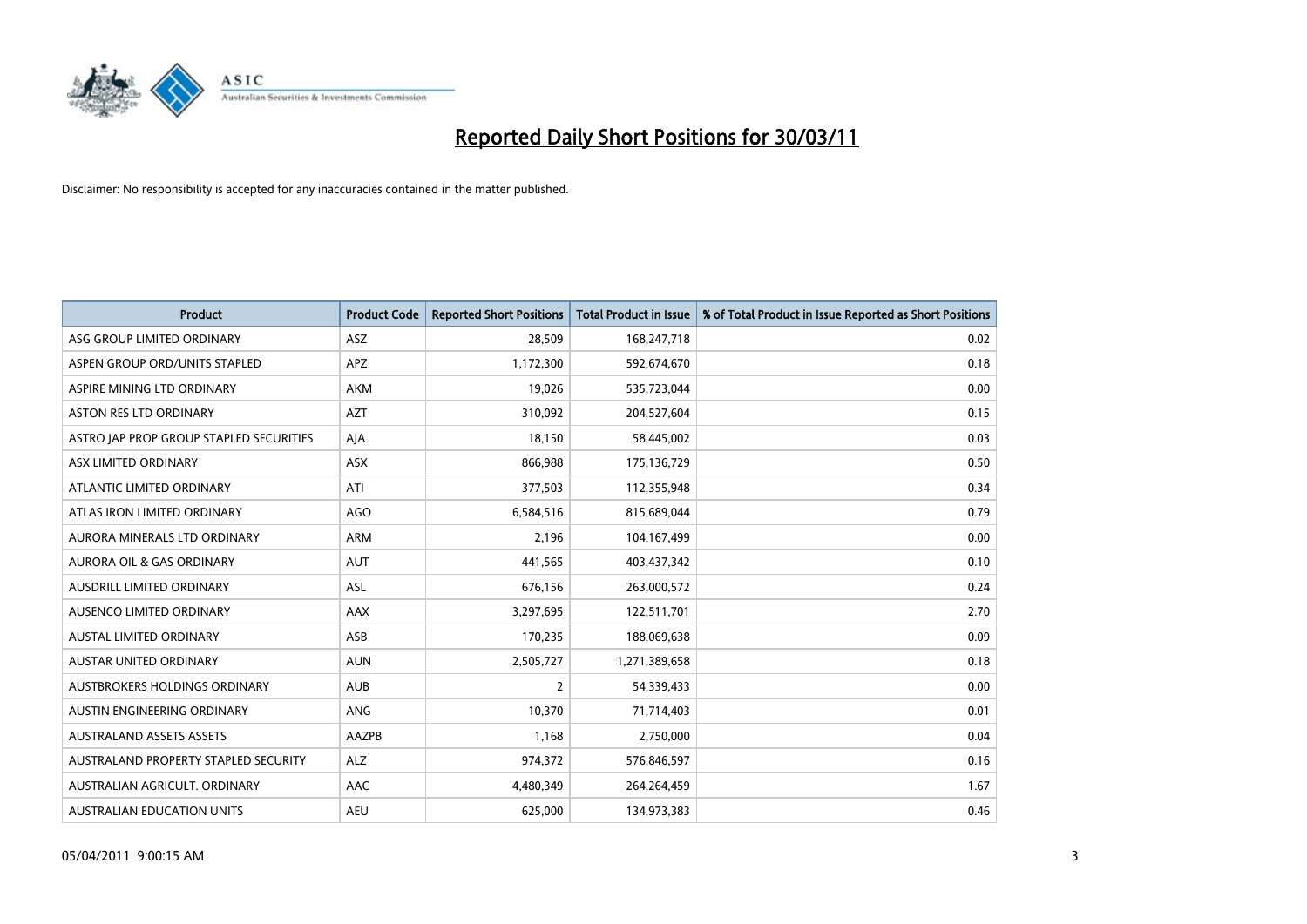

| Product                              | <b>Product Code</b> | <b>Reported Short Positions</b> | <b>Total Product in Issue</b> | % of Total Product in Issue Reported as Short Positions |
|--------------------------------------|---------------------|---------------------------------|-------------------------------|---------------------------------------------------------|
| AUSTRALIAN INFRASTR. UNITS/ORDINARY  | <b>AIX</b>          | 810,722                         | 620,733,944                   | 0.14                                                    |
| AUSTRALIAN MINES LTD ORDINARY        | <b>AUZ</b>          | 1,400,000                       | 576,910,315                   | 0.24                                                    |
| AUSTRALIAN PHARM, ORDINARY           | API                 | 799,008                         | 488,115,883                   | 0.16                                                    |
| AUTOMOTIVE HOLDINGS ORDINARY         | <b>AHE</b>          | 71,787                          | 226,387,577                   | 0.02                                                    |
| AVEXA LIMITED ORDINARY               | <b>AVX</b>          | 243,657                         | 847,688,779                   | 0.03                                                    |
| AWE LIMITED ORDINARY                 | <b>AWE</b>          | 2,902,796                       | 521,871,941                   | 0.57                                                    |
| AXA ASIA PACIFIC ORDINARY            | <b>AXA</b>          | 1,069,900                       | 2,067,095,545                 | 0.05                                                    |
| AZIMUTH RES LTD ORDINARY             | <b>AZH</b>          | 1,375,879                       | 320,486,227                   | 0.43                                                    |
| AZUMAH RESOURCES ORDINARY            | <b>AZM</b>          | 45,127                          | 272,696,055                   | 0.02                                                    |
| <b>BANDANNA ENERGY ORDINARY</b>      | <b>BND</b>          | 380,252                         | 426,515,482                   | 0.09                                                    |
| BANK OF QUEENSLAND. ORDINARY         | <b>BOQ</b>          | 2,691,676                       | 222,072,957                   | 1.21                                                    |
| <b>BANNERMAN RESOURCES ORDINARY</b>  | <b>BMN</b>          | 88.809                          | 234,435,934                   | 0.04                                                    |
| <b>BASS STRAIT OIL CO ORDINARY</b>   | <b>BAS</b>          | 1,482                           | 291,030,250                   | 0.00                                                    |
| <b>BATHURST RESOURCES ORDINARY</b>   | <b>BTU</b>          | 5,090,113                       | 613,441,330                   | 0.83                                                    |
| <b>BAUXITE RESOURCE LTD ORDINARY</b> | <b>BAU</b>          | 96,297                          | 235,379,896                   | 0.04                                                    |
| BC IRON LIMITED ORDINARY             | <b>BCI</b>          | 17,720                          | 94,361,000                    | 0.02                                                    |
| BEACH ENERGY LIMITED ORDINARY        | <b>BPT</b>          | 1,272,899                       | 1,099,021,290                 | 0.12                                                    |
| BEADELL RESOURCE LTD ORDINARY        | <b>BDR</b>          | 30,690                          | 622,097,828                   | 0.00                                                    |
| BENDIGO AND ADELAIDE ORDINARY        | <b>BEN</b>          | 5,711,339                       | 357,645,518                   | 1.61                                                    |
| BERKELEY RESOURCES ORDINARY          | <b>BKY</b>          | 89,030                          | 174,298,273                   | 0.04                                                    |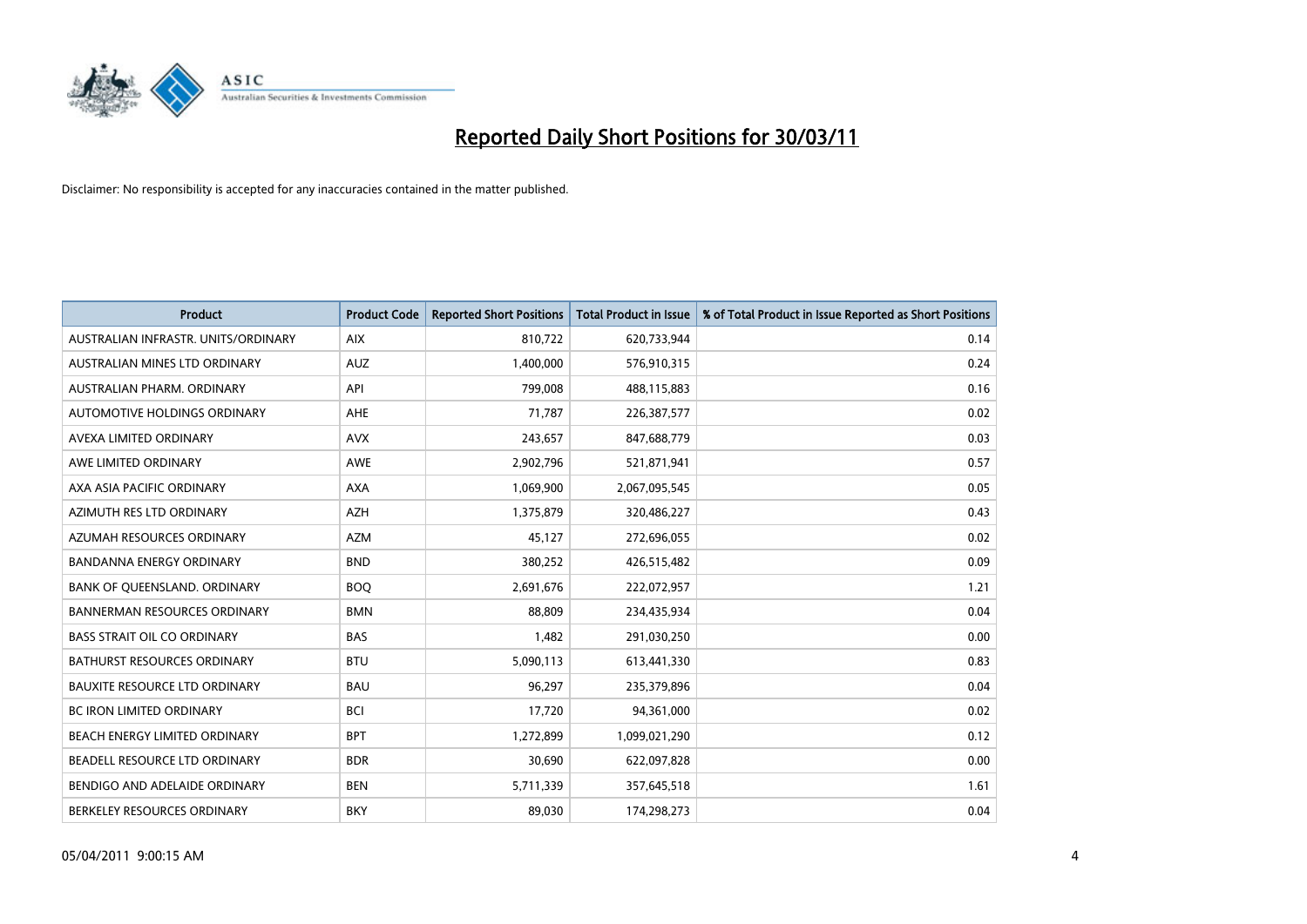

| <b>Product</b>                       | <b>Product Code</b> | <b>Reported Short Positions</b> | <b>Total Product in Issue</b> | % of Total Product in Issue Reported as Short Positions |
|--------------------------------------|---------------------|---------------------------------|-------------------------------|---------------------------------------------------------|
| BETASHARES ASX FIN ETF UNITS         | <b>OFN</b>          | 28,500                          | 4,509,251                     | 0.63                                                    |
| BETASHARES ASX RES ETF UNITS         | <b>ORE</b>          | 158,220                         | 4,519,432                     | 3.50                                                    |
| BETASHARES US DOLLAR ETF UNITS       | <b>USD</b>          | 5,000                           | 1,125,000                     | 0.44                                                    |
| BHP BILLITON LIMITED ORDINARY        | <b>BHP</b>          | 22,033,551                      | 3,356,081,497                 | 0.64                                                    |
| <b>BILLABONG ORDINARY</b>            | <b>BBG</b>          | 11,110,602                      | 253,613,826                   | 4.38                                                    |
| <b>BIOTA HOLDINGS ORDINARY</b>       | <b>BTA</b>          | 2,011,567                       | 181,417,556                   | 1.11                                                    |
| <b>BISALLOY STEEL ORDINARY</b>       | <b>BIS</b>          | 84.480                          | 216,455,965                   | 0.04                                                    |
| BKI INVESTMENT LTD ORDINARY          | <b>BKI</b>          | 508                             | 422,863,407                   | 0.00                                                    |
| <b>BLACKTHORN RESOURCES ORDINARY</b> | <b>BTR</b>          | 35,848                          | 106,885,300                   | 0.03                                                    |
| <b>BLUESCOPE STEEL LTD ORDINARY</b>  | <b>BSL</b>          | 31,271,454                      | 1,842,207,385                 | 1.70                                                    |
| <b>BOART LONGYEAR ORDINARY</b>       | <b>BLY</b>          | 4,324,232                       | 461,163,412                   | 0.94                                                    |
| <b>BONDI MINING LIMITED ORDINARY</b> | <b>BOM</b>          | 268,333                         | 101,912,807                   | 0.26                                                    |
| <b>BOOM LOGISTICS ORDINARY</b>       | <b>BOL</b>          | 337,999                         | 461,500,712                   | 0.07                                                    |
| BORAL LIMITED, ORDINARY              | <b>BLD</b>          | 22,567,808                      | 729,925,990                   | 3.06                                                    |
| BOTSWANA METALS LTD ORDINARY         | <b>BML</b>          | 7,000                           | 143,717,013                   | 0.00                                                    |
| <b>BOW ENERGY LIMITED ORDINARY</b>   | <b>BOW</b>          | 2,939,484                       | 348,972,041                   | 0.83                                                    |
| <b>BRADKEN LIMITED ORDINARY</b>      | <b>BKN</b>          | 911,873                         | 142,829,226                   | 0.63                                                    |
| <b>BRAMBLES LIMITED ORDINARY</b>     | <b>BXB</b>          | 15,781,657                      | 1,450,773,006                 | 1.08                                                    |
| <b>BREVILLE GROUP LTD ORDINARY</b>   | <b>BRG</b>          | 104,838                         | 129,995,322                   | 0.08                                                    |
| <b>BRICKWORKS LIMITED ORDINARY</b>   | <b>BKW</b>          | 30,759                          | 147,567,333                   | 0.02                                                    |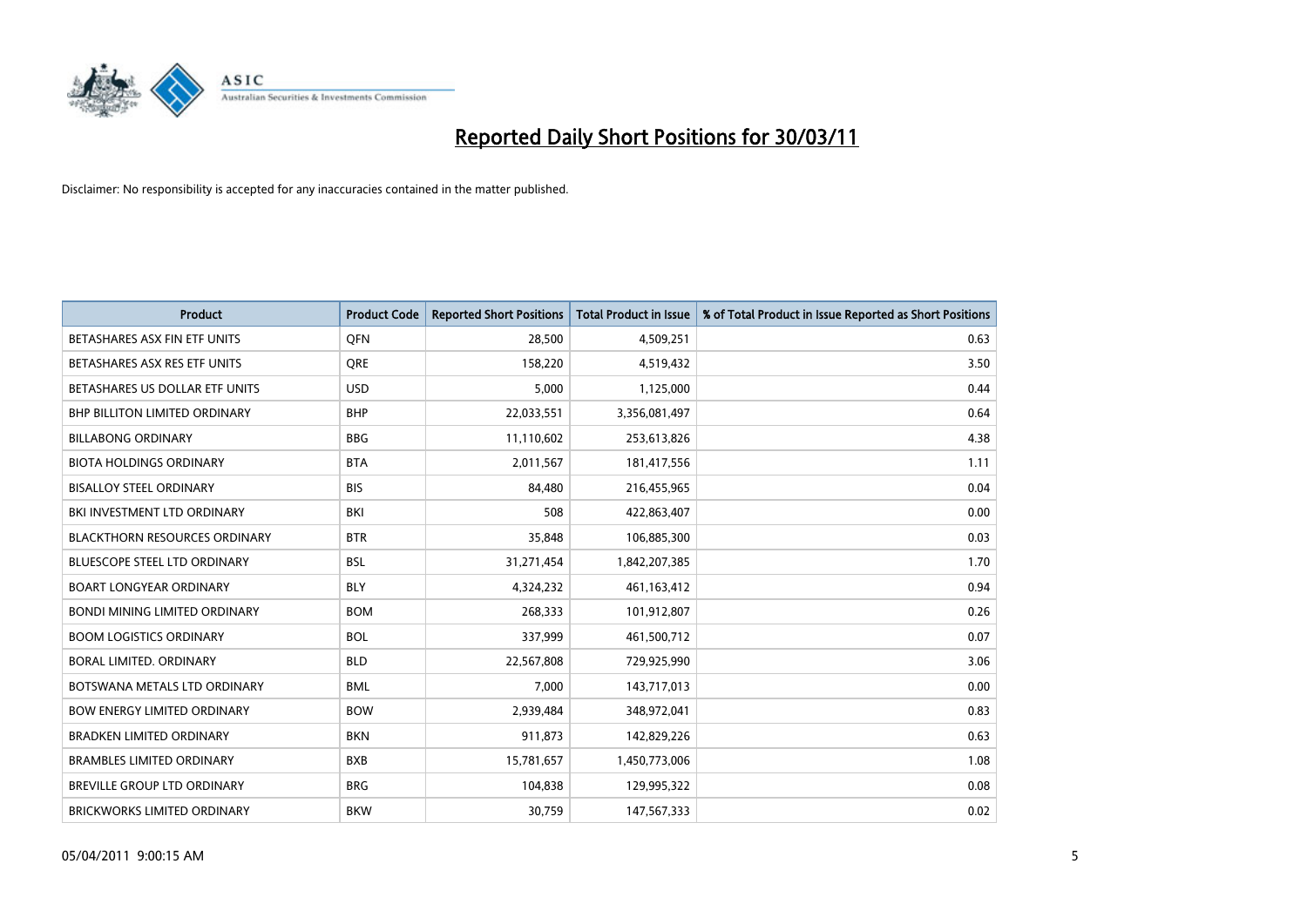

| <b>Product</b>                           | <b>Product Code</b> | <b>Reported Short Positions</b> | Total Product in Issue | % of Total Product in Issue Reported as Short Positions |
|------------------------------------------|---------------------|---------------------------------|------------------------|---------------------------------------------------------|
| <b>BROCKMAN RESOURCES ORDINARY</b>       | <b>BRM</b>          | 103,154                         | 144,803,151            | 0.07                                                    |
| BT INVESTMENT MNGMNT ORDINARY            | <b>BTT</b>          | 554,785                         | 160,000,000            | 0.35                                                    |
| <b>BUNNINGS WAREHOUSE ORDINARY UNITS</b> | <b>BWP</b>          | 705,998                         | 520,012,793            | 0.13                                                    |
| <b>BURU ENERGY ORDINARY</b>              | <b>BRU</b>          | 155,589                         | 182,780,549            | 0.09                                                    |
| CABCHARGE AUSTRALIA ORDINARY             | CAB                 | 586.058                         | 120,437,014            | 0.48                                                    |
| CALTEX AUSTRALIA ORDINARY                | <b>CTX</b>          | 5,000,069                       | 270,000,000            | 1.82                                                    |
| <b>CAMPBELL BROTHERS ORDINARY</b>        | <b>CPB</b>          | 170,560                         | 67,503,411             | 0.26                                                    |
| CAPE LAMBERT RES LTD ORDINARY            | <b>CFE</b>          | 1,219,739                       | 571,849,603            | 0.21                                                    |
| <b>CARBON ENERGY ORDINARY</b>            | <b>CNX</b>          | 729,792                         | 670,872,650            | 0.10                                                    |
| <b>CARDNO LIMITED ORDINARY</b>           | CDD                 | 1,188                           | 106,840,756            | 0.00                                                    |
| CARNARVON PETROLEUM ORDINARY             | <b>CVN</b>          | 3,310,039                       | 687,820,634            | 0.47                                                    |
| <b>CARNEGIE WAVE ENERGY ORDINARY</b>     | <b>CWE</b>          | 83,000                          | 859,087,627            | 0.01                                                    |
| <b>CARPATHIAN RESOURCES ORDINARY</b>     | <b>CPN</b>          | 75.000                          | 265,533,501            | 0.03                                                    |
| CARPENTARIA EXP. LTD ORDINARY            | CAP                 | 9.777                           | 98,741,301             | 0.01                                                    |
| CARSALES.COM LTD ORDINARY                | <b>CRZ</b>          | 2,517,383                       | 234,228,300            | 1.07                                                    |
| CASH CONVERTERS ORD/DIV ACCESS           | <b>CCV</b>          | 67,240                          | 379,761,025            | 0.01                                                    |
| <b>CASPIAN OIL &amp; GAS ORDINARY</b>    | <b>CIG</b>          | 50,000                          | 1,331,500,513          | 0.00                                                    |
| CATALPA RESOURCES ORDINARY               | <b>CAH</b>          | 1,210,184                       | 177,954,355            | 0.68                                                    |
| CEC GROUP LIMITED ORDINARY               | <b>CEG</b>          | 1,750                           | 79,662,662             | 0.00                                                    |
| <b>CELLNET GROUP ORDINARY</b>            | <b>CLT</b>          | 1,342                           | 61,596,082             | 0.00                                                    |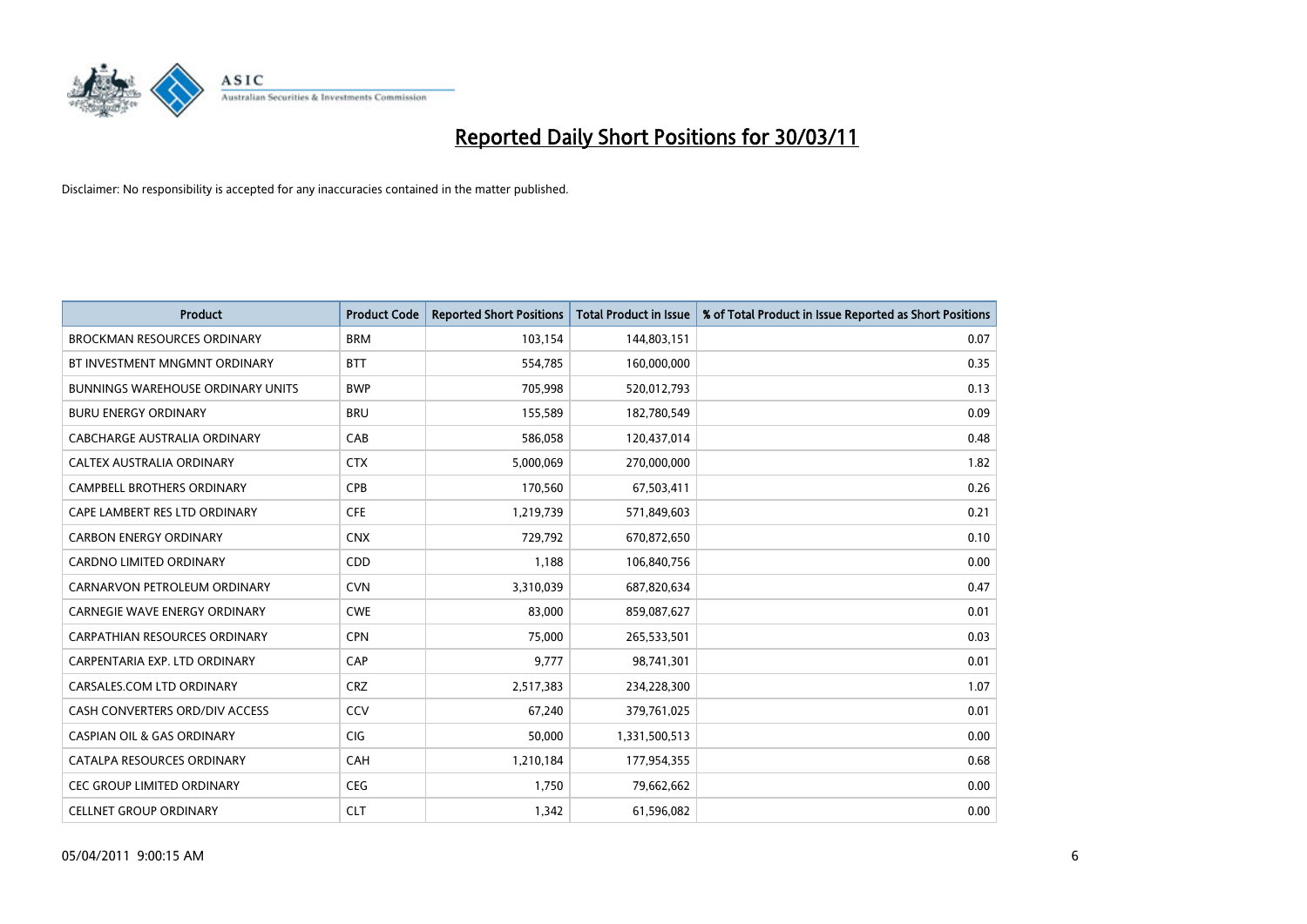

| <b>Product</b>                                | <b>Product Code</b> | <b>Reported Short Positions</b> | <b>Total Product in Issue</b> | % of Total Product in Issue Reported as Short Positions |
|-----------------------------------------------|---------------------|---------------------------------|-------------------------------|---------------------------------------------------------|
| CENTRAL PETROLEUM ORDINARY                    | <b>CTP</b>          | 160,531                         | 982,298,842                   | 0.02                                                    |
| <b>CENTRO PROPERTIES UNITS/ORD STAPLED</b>    | <b>CNP</b>          | 46,189                          | 972,414,514                   | 0.00                                                    |
| <b>CENTRO RETAIL GROUP STAPLED SECURITIES</b> | <b>CER</b>          | 949,314                         | 2,286,399,424                 | 0.04                                                    |
| CERAMIC FUEL CELLS ORDINARY                   | <b>CFU</b>          | 400,268                         | 1,201,353,566                 | 0.03                                                    |
| <b>CERRO RESOURCES NL ORDINARY</b>            | <b>CIO</b>          | 4,588,798                       | 747,893,606                   | 0.61                                                    |
| <b>CFS RETAIL PROPERTY UNITS</b>              | <b>CFX</b>          | 39,130,327                      | 2,839,591,911                 | 1.39                                                    |
| <b>CGA MINING LIMITED ORDINARY</b>            | <b>CGX</b>          | 102,100                         | 333,265,726                   | 0.03                                                    |
| <b>CHALLENGER DIV.PRO. STAPLED UNITS</b>      | <b>CDI</b>          | 46,489                          | 913,426,007                   | 0.00                                                    |
| CHALLENGER INFRAST. STAPLED UNITS             | <b>CIF</b>          | 18,172                          | 316,223,785                   | 0.00                                                    |
| <b>CHALLENGER LIMITED ORDINARY</b>            | <b>CGF</b>          | 6,248,347                       | 500,753,078                   | 1.24                                                    |
| CHANDLER MACLEOD LTD ORDINARY                 | <b>CMG</b>          | 11,970                          | 463,971,344                   | 0.00                                                    |
| CHARTER HALL GROUP STAPLED US PROHIBIT.       | <b>CHC</b>          | 885,197                         | 306,341,814                   | 0.28                                                    |
| <b>CHARTER HALL OFFICE UNIT</b>               | COO                 | 1,510,909                       | 493,319,730                   | 0.30                                                    |
| <b>CHARTER HALL RETAIL UNITS</b>              | <b>COR</b>          | 1,787,900                       | 305,810,723                   | 0.57                                                    |
| CHEMGENEX PHARMACEUT ORDINARY                 | <b>CXS</b>          | 5,622,851                       | 283,348,870                   | 1.98                                                    |
| CITIGOLD CORP LTD ORDINARY                    | <b>CTO</b>          | 2,059,217                       | 1,040,278,301                 | 0.20                                                    |
| <b>CLEAN SEAS TUNA ORDINARY</b>               | <b>CSS</b>          | 15,278                          | 480,829,414                   | 0.00                                                    |
| CLINUVEL PHARMACEUT. ORDINARY                 | <b>CUV</b>          | 10,763                          | 30,381,706                    | 0.03                                                    |
| <b>CLOUGH LIMITED ORDINARY</b>                | <b>CLO</b>          | 265,911                         | 769,696,269                   | 0.03                                                    |
| <b>COAL &amp; ALLIED ORDINARY</b>             | <b>CNA</b>          | 8,316                           | 86,584,735                    | 0.01                                                    |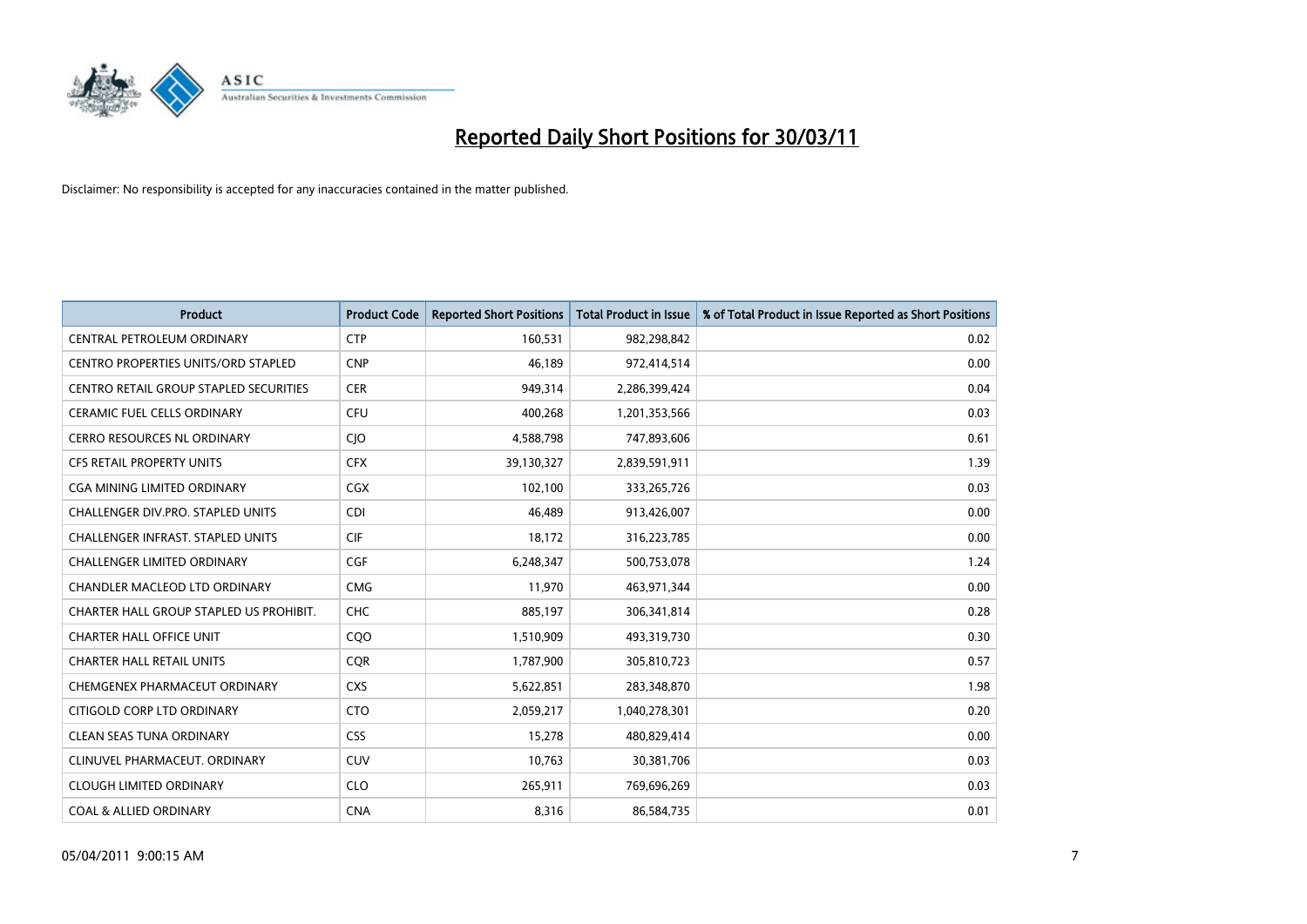

| Product                                 | <b>Product Code</b> | <b>Reported Short Positions</b> | <b>Total Product in Issue</b> | % of Total Product in Issue Reported as Short Positions |
|-----------------------------------------|---------------------|---------------------------------|-------------------------------|---------------------------------------------------------|
| COAL OF AFRICA LTD ORDINARY             | <b>CZA</b>          | 831,720                         | 530,639,661                   | 0.16                                                    |
| <b>COALSPUR MINES LTD ORDINARY</b>      | <b>CPL</b>          | 1,615,317                       | 491,237,867                   | 0.33                                                    |
| COCA-COLA AMATIL ORDINARY               | <b>CCL</b>          | 7,817,809                       | 756,260,917                   | 1.03                                                    |
| COCHLEAR LIMITED ORDINARY               | <b>COH</b>          | 1,333,562                       | 56,745,023                    | 2.35                                                    |
| <b>COCKATOO COAL ORDINARY</b>           | <b>COK</b>          | 8,296,833                       | 1,016,096,908                 | 0.81                                                    |
| <b>COKAL LTD ORDINARY</b>               | <b>CKA</b>          | 392,815                         | 112,083,735                   | 0.35                                                    |
| COMMONWEALTH BANK, ORDINARY             | <b>CBA</b>          | 13,152,007                      | 1,548,932,074                 | 0.81                                                    |
| <b>COMMONWEALTH PROP ORDINARY UNITS</b> | <b>CPA</b>          | 23,101,897                      | 2,449,599,711                 | 0.96                                                    |
| <b>COMPASS RESOURCES ORDINARY</b>       | <b>CMR</b>          | 101,480                         | 147,402,920                   | 0.07                                                    |
| <b>COMPUTERSHARE LTD ORDINARY</b>       | <b>CPU</b>          | 2,547,783                       | 555,664,059                   | 0.44                                                    |
| <b>CONNECTEAST GROUP STAPLED</b>        | <b>CEU</b>          | 41,225,348                      | 3,940,145,951                 | 1.05                                                    |
| CONQUEST MINING ORDINARY                | CQT                 | 483,281                         | 583,241,478                   | 0.07                                                    |
| CONSOLIDATED MEDIA, ORDINARY            | <b>CMJ</b>          | 2,498,619                       | 561,834,996                   | 0.43                                                    |
| CONTANGO MICROCAP ORDINARY              | <b>CTN</b>          | 7,500                           | 145,708,783                   | 0.01                                                    |
| <b>COOPER ENERGY LTD ORDINARY</b>       | <b>COE</b>          | 89,539                          | 292,576,001                   | 0.03                                                    |
| <b>COPPER STRIKE LTD ORDINARY</b>       | <b>CSE</b>          | 714                             | 129,455,571                   | 0.00                                                    |
| <b>CORDLIFE LIMITED ORDINARY</b>        | CBB                 |                                 | 145,360,920                   | 0.00                                                    |
| COUNT FINANCIAL ORDINARY                | COU                 | 691,875                         | 262,212,976                   | 0.27                                                    |
| <b>CRANE GROUP LIMITED ORDINARY</b>     | <b>CRG</b>          | 1,457,851                       | 79,110,667                    | 1.84                                                    |
| <b>CROMWELL PROP STAPLED SECURITIES</b> | <b>CMW</b>          | 86,709                          | 962,845,605                   | 0.01                                                    |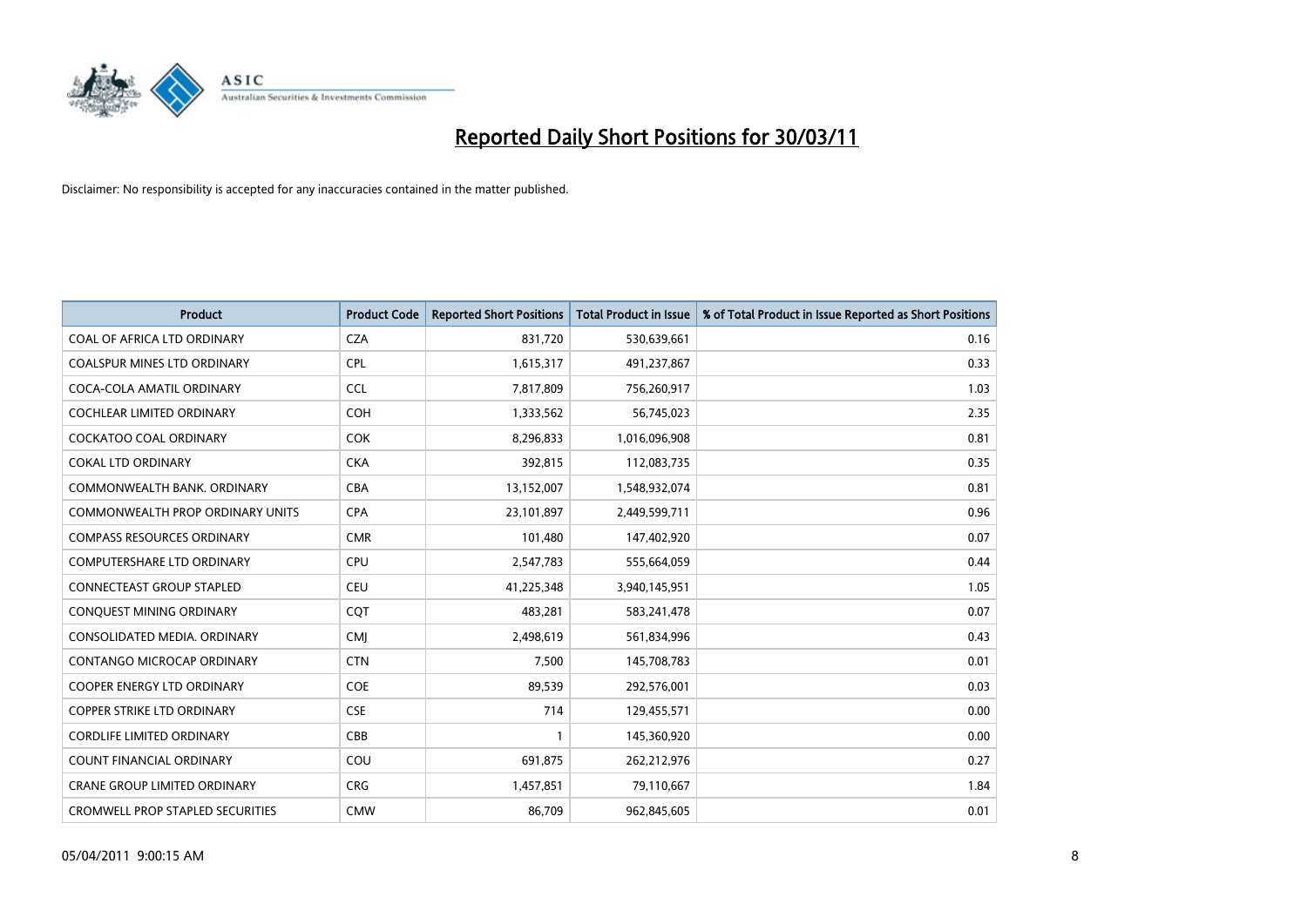

| Product                            | <b>Product Code</b> | <b>Reported Short Positions</b> | <b>Total Product in Issue</b> | % of Total Product in Issue Reported as Short Positions |
|------------------------------------|---------------------|---------------------------------|-------------------------------|---------------------------------------------------------|
| <b>CROWN LIMITED ORDINARY</b>      | <b>CWN</b>          | 1,601,564                       | 754,131,800                   | 0.20                                                    |
| <b>CSG LIMITED ORDINARY</b>        | CSV                 | 1,038,838                       | 245,683,695                   | 0.42                                                    |
| <b>CSL LIMITED ORDINARY</b>        | <b>CSL</b>          | 8,013,407                       | 541,202,786                   | 1.45                                                    |
| <b>CSR LIMITED ORDINARY</b>        | <b>CSR</b>          | 6,871,953                       | 506,000,315                   | 1.33                                                    |
| <b>CUDECO LIMITED ORDINARY</b>     | CDU                 | 807,647                         | 145,512,643                   | 0.54                                                    |
| <b>CUSTOMERS LIMITED ORDINARY</b>  | <b>CUS</b>          | 104,226                         | 134,869,357                   | 0.08                                                    |
| DART ENERGY LTD ORDINARY           | <b>DTE</b>          | 115,044                         | 587,210,672                   | 0.01                                                    |
| DATA#3 LIMITED ORDINARY            | <b>DTL</b>          | 1,675                           | 15,397,495                    | 0.01                                                    |
| DAVID JONES LIMITED ORDINARY       | <b>DJS</b>          | 19,190,480                      | 514,034,694                   | 3.74                                                    |
| DECMIL GROUP LIMITED ORDINARY      | <b>DCG</b>          | 51,162                          | 124,204,568                   | 0.04                                                    |
| DEEP YELLOW LIMITED ORDINARY       | <b>DYL</b>          | 15,876                          | 1,127,534,458                 | 0.00                                                    |
| DEVINE LIMITED ORDINARY            | <b>DVN</b>          | 1,000                           | 634,918,223                   | 0.00                                                    |
| DEXUS PROPERTY GROUP STAPLED UNITS | <b>DXS</b>          | 12,280,010                      | 4,839,024,176                 | 0.27                                                    |
| DISCOVERY METALS LTD ORDINARY      | <b>DML</b>          | 636,702                         | 437,114,481                   | 0.14                                                    |
| DOMINO PIZZA ENTERPR ORDINARY      | <b>DMP</b>          | 202,989                         | 68,407,674                    | 0.29                                                    |
| DOWNER EDI LIMITED ORDINARY        | <b>DOW</b>          | 8,873,220                       | 402,471,908                   | 2.19                                                    |
| DUET GROUP STAPLED US PROHIBIT.    | <b>DUE</b>          | 1,733,215                       | 909,692,991                   | 0.18                                                    |
| DULUXGROUP LIMITED ORDINARY        | <b>DLX</b>          | 6,882,780                       | 367,456,259                   | 1.87                                                    |
| <b>EASTERN STAR GAS ORDINARY</b>   | ESG                 | 5,499,930                       | 991,567,041                   | 0.55                                                    |
| <b>EDT RETAIL TRUST UNITS</b>      | <b>EDT</b>          | 117,407                         | 4,700,290,868                 | 0.00                                                    |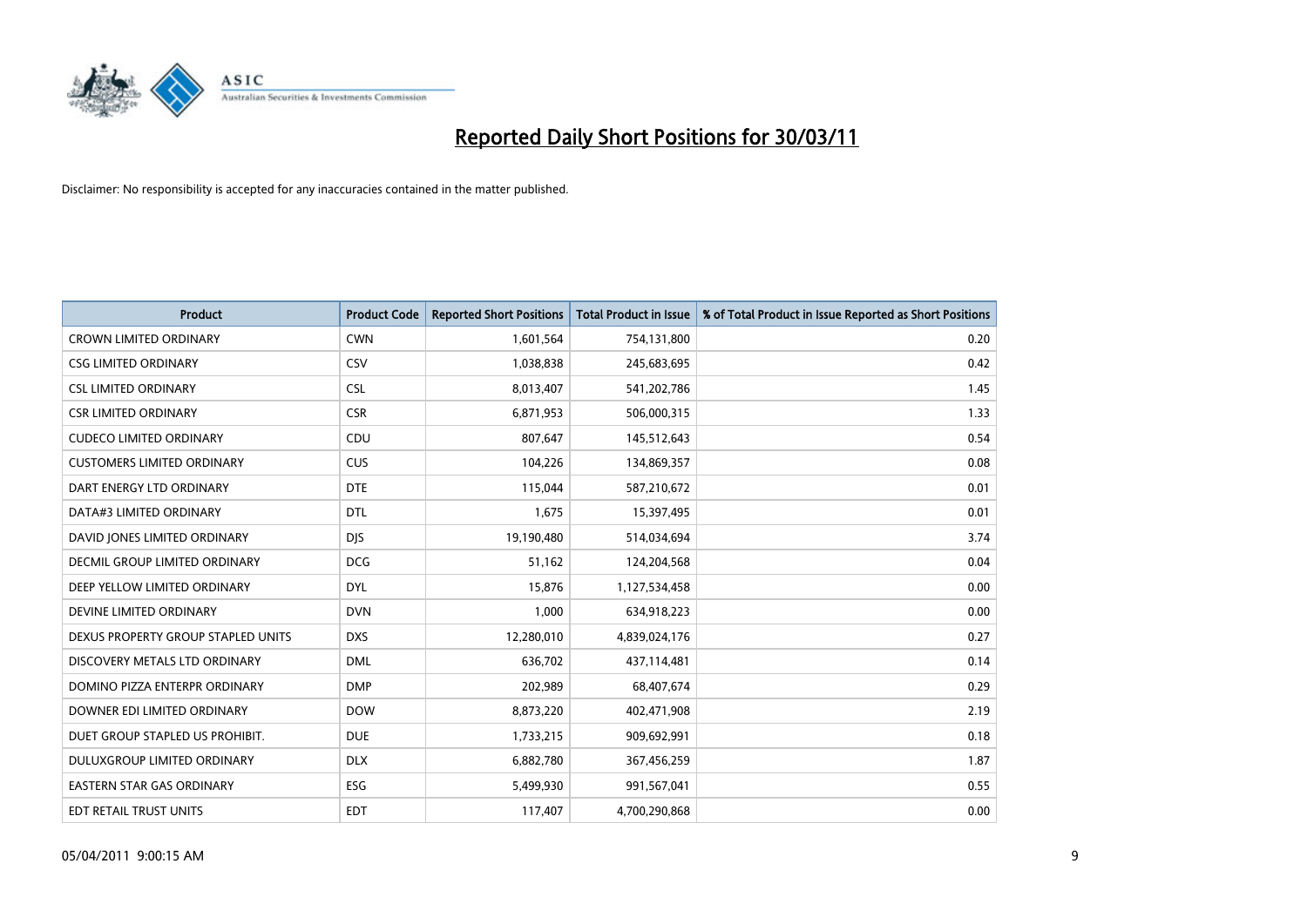

| <b>Product</b>                            | <b>Product Code</b> | <b>Reported Short Positions</b> | Total Product in Issue | % of Total Product in Issue Reported as Short Positions |
|-------------------------------------------|---------------------|---------------------------------|------------------------|---------------------------------------------------------|
| <b>ELDERS LIMITED ORDINARY</b>            | <b>ELD</b>          | 16,066,036                      | 448,598,480            | 3.58                                                    |
| ELDORADO GOLD CORP CDI 1:1                | EAU                 | 114,940                         | 19,644,760             | 0.57                                                    |
| ELEMENTAL MINERALS ORDINARY               | <b>ELM</b>          | 33,000                          | 152,931,387            | 0.02                                                    |
| ELEMENTOS LIMITED ORDINARY                | <b>ELT</b>          | 8                               | 71,268,979             | 0.00                                                    |
| ELIXIR PETROLEUM LTD ORDINARY             | <b>EXR</b>          | 324,400                         | 188,988,472            | 0.17                                                    |
| <b>EMECO HOLDINGS ORDINARY</b>            | <b>EHL</b>          | 840,422                         | 631,237,586            | 0.13                                                    |
| ENERGY RESOURCES ORDINARY 'A'             | <b>ERA</b>          | 2,469,440                       | 190,737,934            | 1.30                                                    |
| <b>ENERGY WORLD CORPOR. ORDINARY</b>      | <b>EWC</b>          | 19,129,881                      | 1,561,166,672          | 1.21                                                    |
| <b>ENTEK ENERGY LTD ORDINARY</b>          | <b>ETE</b>          | 489.903                         | 287,692,535            | 0.17                                                    |
| <b>ENTELLECT LIMITED ORDINARY</b>         | <b>ESN</b>          | 464,050                         | 87,239,240             | 0.53                                                    |
| <b>ENVESTRA LIMITED ORDINARY</b>          | <b>ENV</b>          | 3,815,025                       | 1,430,398,609          | 0.27                                                    |
| EQUINOX MINERALS LTD CHESS DEPOSITARY INT | EON                 | 1,047,469                       | 879,237,776            | 0.10                                                    |
| <b>EXCO RESOURCES LTD ORDINARY</b>        | EXS                 | 19,709                          | 346,494,187            | 0.01                                                    |
| <b>EXTRACT RESOURCES ORDINARY</b>         | <b>EXT</b>          | 428,123                         | 250,851,367            | 0.18                                                    |
| FAIRFAX MEDIA LTD ORDINARY                | <b>FXJ</b>          | 347,194,790                     | 2,351,955,725          | 14.76                                                   |
| FANTASTIC HOLDINGS ORDINARY               | <b>FAN</b>          | 2,778                           | 102,739,538            | 0.00                                                    |
| FAR LTD ORDINARY                          | <b>FAR</b>          | 313,563                         | 1,244,439,464          | 0.03                                                    |
| FERRAUS LIMITED ORDINARY                  | <b>FRS</b>          | 375,419                         | 208,700,890            | 0.17                                                    |
| FISHER & PAYKEL APP. ORDINARY             | <b>FPA</b>          | 18,298                          | 724,235,162            | 0.00                                                    |
| FISHER & PAYKEL H. ORDINARY               | <b>FPH</b>          | 2,627,086                       | 520,453,173            | 0.50                                                    |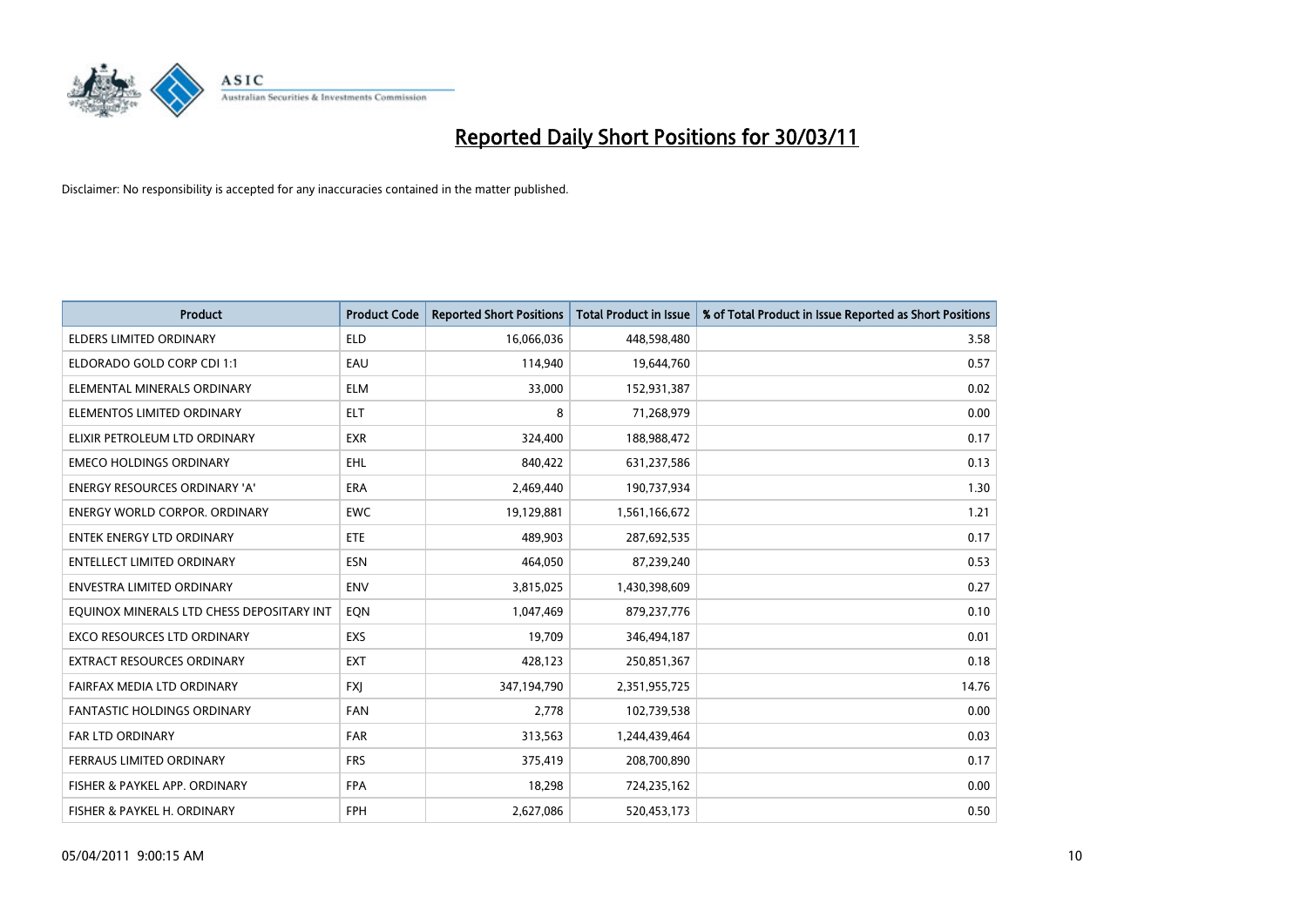

| <b>Product</b>                        | <b>Product Code</b> | <b>Reported Short Positions</b> | <b>Total Product in Issue</b> | % of Total Product in Issue Reported as Short Positions |
|---------------------------------------|---------------------|---------------------------------|-------------------------------|---------------------------------------------------------|
| FKP PROPERTY GROUP STAPLED SECURITIES | <b>FKP</b>          | 17,761,671                      | 1,174,033,185                 | 1.51                                                    |
| FLEETWOOD CORP ORDINARY               | <b>FWD</b>          | 168,758                         | 57,554,260                    | 0.29                                                    |
| FLETCHER BUILDING ORDINARY            | <b>FBU</b>          | 6,787,142                       | 648,053,889                   | 1.03                                                    |
| FLEXIGROUP LIMITED ORDINARY           | <b>FXL</b>          | 55,244                          | 275,472,492                   | 0.02                                                    |
| <b>FLIGHT CENTRE ORDINARY</b>         | <b>FLT</b>          | 3,021,840                       | 99,925,547                    | 3.01                                                    |
| FLINDERS MINES LTD ORDINARY           | <b>FMS</b>          | 21,652,588                      | 1,820,634,571                 | 1.18                                                    |
| <b>FOCUS MINERALS LTD ORDINARY</b>    | <b>FML</b>          | 3,882,484                       | 2,895,543,210                 | 0.13                                                    |
| FORGE GROUP LIMITED ORDINARY          | <b>FGE</b>          | 2,716                           | 82,924,014                    | 0.00                                                    |
| FORTE ENERGY NL ORDINARY              | <b>FTE</b>          | 2,658,986                       | 669,756,735                   | 0.40                                                    |
| FORTESCUE METALS GRP ORDINARY         | <b>FMG</b>          | 9,793,157                       | 3,112,917,409                 | 0.30                                                    |
| <b>FOSTER'S GROUP ORDINARY</b>        | <b>FGL</b>          | 9,096,733                       | 1,935,386,127                 | 0.45                                                    |
| FTD CORPORATION ORDINARY              | <b>FTD</b>          | 8,088                           | 33,474,593                    | 0.02                                                    |
| <b>FUNTASTIC LIMITED ORDINARY</b>     | <b>FUN</b>          | 322,528                         | 340,997,682                   | 0.09                                                    |
| <b>G.U.D. HOLDINGS ORDINARY</b>       | GUD                 | 129,809                         | 69,089,611                    | 0.18                                                    |
| <b>G8 EDUCATION LIMITED ORDINARY</b>  | <b>GEM</b>          | 1,748,394                       | 186,154,537                   | 0.94                                                    |
| <b>GALAXY RESOURCES ORDINARY</b>      | <b>GXY</b>          | 771,223                         | 214,236,091                   | 0.36                                                    |
| <b>GEODYNAMICS LIMITED ORDINARY</b>   | GDY                 | 220,613                         | 335,700,525                   | 0.07                                                    |
| GINDALBIE METALS LTD ORDINARY         | <b>GBG</b>          | 40,385,343                      | 935,215,590                   | 4.30                                                    |
| <b>GIRALIA RESOURCES NL ORDINARY</b>  | GIR                 | 56,318                          | 183,085,170                   | 0.03                                                    |
| <b>GLOBAL MINING ORDINARY</b>         | <b>GMI</b>          | 8,951                           | 191,820,968                   | 0.00                                                    |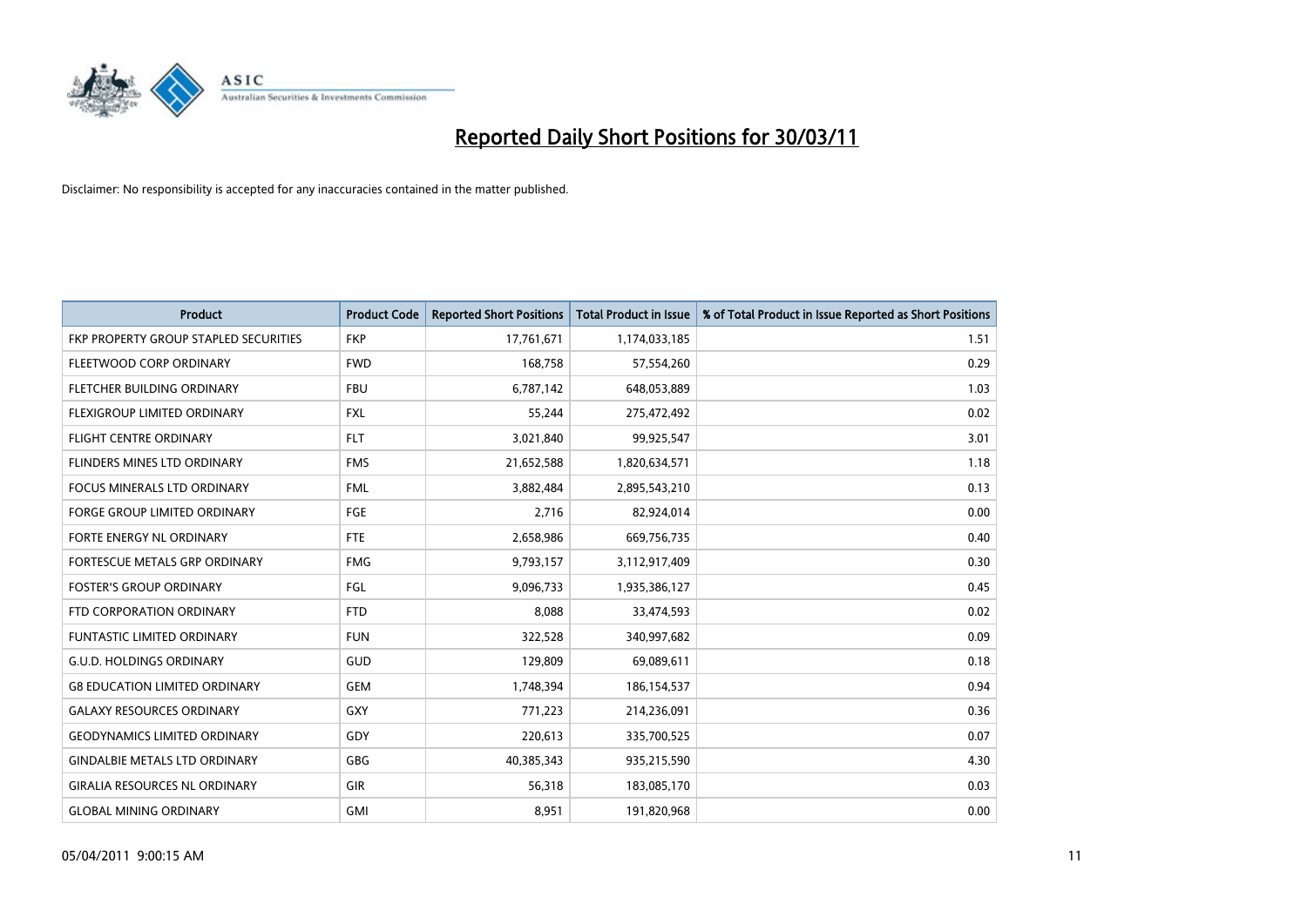

| <b>Product</b>                                   | <b>Product Code</b> | <b>Reported Short Positions</b> | <b>Total Product in Issue</b> | % of Total Product in Issue Reported as Short Positions |
|--------------------------------------------------|---------------------|---------------------------------|-------------------------------|---------------------------------------------------------|
| <b>GLOUCESTER COAL ORDINARY</b>                  | GCL                 | 314,935                         | 140,447,062                   | 0.22                                                    |
| <b>GME RESOURCES LTD ORDINARY</b>                | <b>GME</b>          | 800                             | 302,352,750                   | 0.00                                                    |
| <b>GOLDEN RIM RESOURCES ORDINARY</b>             | <b>GMR</b>          | 25,670                          | 359,396,731                   | 0.01                                                    |
| <b>GOLDEN WEST RESOURCE ORDINARY</b>             | <b>GWR</b>          | 1,651                           | 192,082,567                   | 0.00                                                    |
| <b>GOODMAN FIELDER, ORDINARY</b>                 | GFF                 | 37,262,298                      | 1,380,386,438                 | 2.69                                                    |
| <b>GOODMAN GROUP STAPLED US PROHIBIT.</b>        | <b>GMG</b>          | 11,040,666                      | 6,893,222,796                 | 0.15                                                    |
| <b>GPT GROUP STAPLED SEC.</b>                    | <b>GPT</b>          | 10,482,232                      | 1,855,529,431                 | 0.57                                                    |
| <b>GRAINCORP LIMITED A CLASS ORDINARY</b>        | <b>GNC</b>          | 373,207                         | 198,318,900                   | 0.18                                                    |
| <b>GRANGE RESOURCES. ORDINARY</b>                | GRR                 | 615,371                         | 1,152,846,724                 | 0.05                                                    |
| <b>GREENCAP LIMITED ORDINARY</b>                 | GCG                 |                                 | 262,515,385                   | 0.00                                                    |
| <b>GREENLAND MIN EN LTD ORDINARY</b>             | GGG                 | 1,687,405                       | 317,557,865                   | 0.53                                                    |
| <b>GRYPHON MINERALS LTD ORDINARY</b>             | GRY                 | 361,106                         | 299,572,058                   | 0.12                                                    |
| <b>GUINNESS PEAT GROUP. CHESS DEPOSITARY INT</b> | <b>GPG</b>          | 334,420                         | 300,204,991                   | 0.11                                                    |
| <b>GUIARAT NRE COAL LTD ORDINARY</b>             | <b>GNM</b>          | 2,668,256                       | 990,952,858                   | 0.26                                                    |
| <b>GUNNS LIMITED ORDINARY</b>                    | <b>GNS</b>          | 37,439,088                      | 848,401,559                   | 4.40                                                    |
| <b>GWA GROUP LTD ORDINARY</b>                    | <b>GWA</b>          | 4,225,762                       | 301,525,014                   | 1.38                                                    |
| HARVEY NORMAN ORDINARY                           | <b>HVN</b>          | 42,301,472                      | 1,062,316,784                 | 3.99                                                    |
| HASTIE GROUP LIMITED ORDINARY                    | <b>HST</b>          | 2,560,404                       | 239,781,419                   | 1.06                                                    |
| HASTINGS DIVERSIFIED STAPLED SECURITY            | <b>HDF</b>          | 539,356                         | 529,187,294                   | 0.09                                                    |
| <b>HEARTWARE INT INC CDI 35:1</b>                | <b>HIN</b>          | 272,008                         | 48,598,550                    | 0.56                                                    |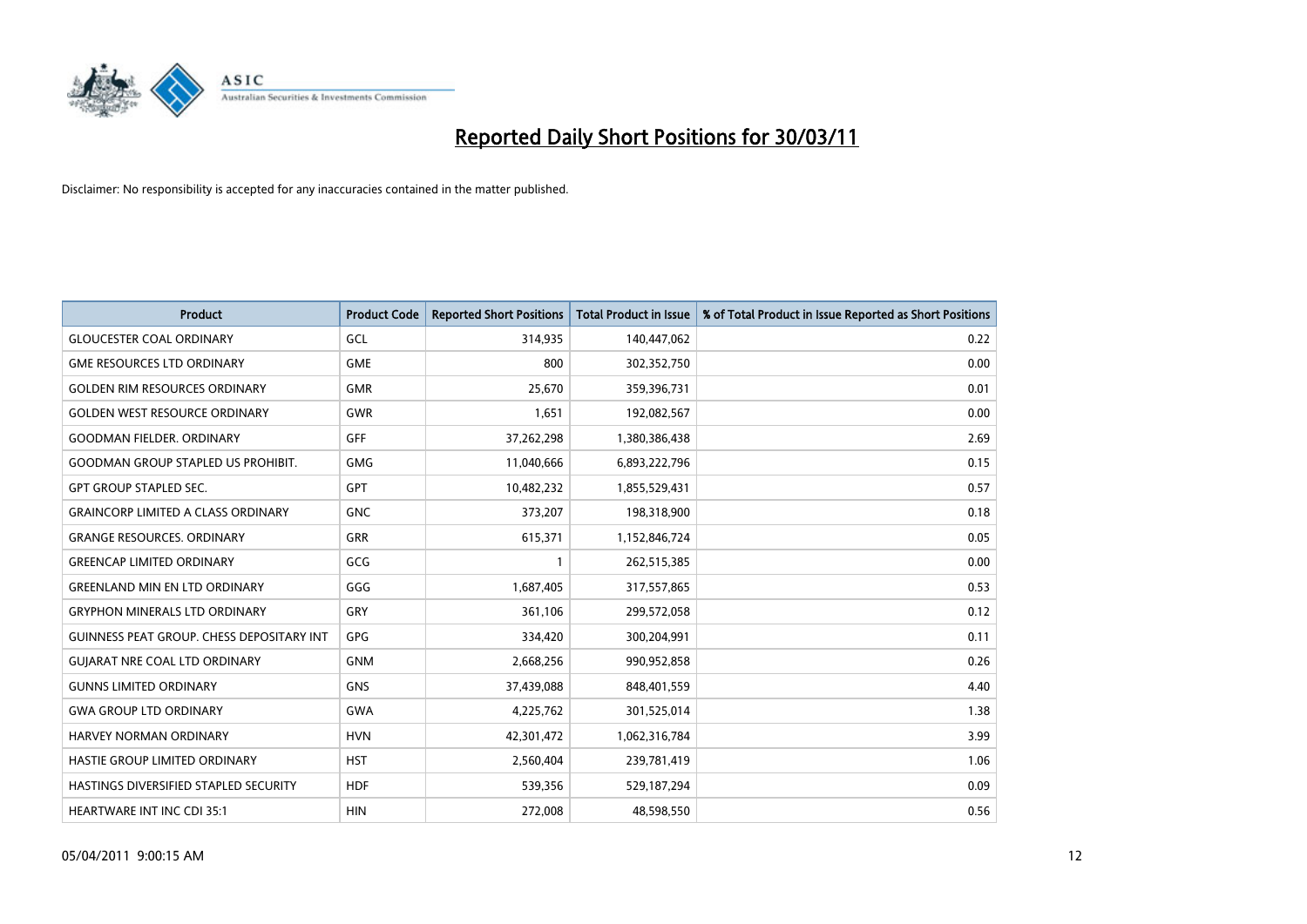

| <b>Product</b>                       | <b>Product Code</b> | <b>Reported Short Positions</b> | Total Product in Issue | % of Total Product in Issue Reported as Short Positions |
|--------------------------------------|---------------------|---------------------------------|------------------------|---------------------------------------------------------|
| <b>HENDERSON GROUP CDI 1:1</b>       | <b>HGG</b>          | 5,682,521                       | 556,400,565            | 1.01                                                    |
| HFA HOLDINGS LIMITED ORDINARY        | <b>HFA</b>          | 447,022                         | 117,332,831            | 0.37                                                    |
| <b>HIGHLANDS PACIFIC ORDINARY</b>    | <b>HIG</b>          | 2,594,452                       | 686,082,148            | 0.38                                                    |
| HILLCREST LITIGAT, ORDINARY          | <b>HLS</b>          | 1,600,000                       | 87,078,557             | 1.84                                                    |
| HILLGROVE RES LTD ORDINARY           | <b>HGO</b>          | 704,523                         | 793,698,575            | 0.08                                                    |
| HILLS HOLDINGS LTD ORDINARY          | <b>HIL</b>          | 1,982,769                       | 248,676,841            | 0.79                                                    |
| HORIZON OIL LIMITED ORDINARY         | <b>HZN</b>          | 2,486,221                       | 1,130,311,515          | 0.22                                                    |
| HUNNU COAL LIMITED ORDINARY          | <b>HUN</b>          | 67,854                          | 212,565,002            | 0.03                                                    |
| ICON ENERGY LIMITED ORDINARY         | <b>ICN</b>          | 67,000                          | 469,301,394            | 0.01                                                    |
| <b>IINET LIMITED ORDINARY</b>        | <b>IIN</b>          | 1,286,315                       | 152,160,119            | 0.85                                                    |
| <b>ILUKA RESOURCES ORDINARY</b>      | <b>ILU</b>          | 3,119,851                       | 418,700,517            | 0.73                                                    |
| <b>IMDEX LIMITED ORDINARY</b>        | <b>IMD</b>          | 326,614                         | 197,942,297            | 0.16                                                    |
| IMF (AUSTRALIA) LTD ORDINARY         | <b>IMF</b>          | 330,726                         | 122,725,375            | 0.26                                                    |
| <b>IMX RESOURCES LTD ORDINARY</b>    | <b>IXR</b>          | 20,024                          | 262,612,803            | 0.01                                                    |
| <b>INCITEC PIVOT ORDINARY</b>        | IPL                 | 1,343,802                       | 1,628,730,107          | 0.07                                                    |
| <b>INDAGO RESOURCES LTD ORDINARY</b> | IDG                 | 8,179                           | 6,314,544              | 0.13                                                    |
| <b>INDEPENDENCE GROUP ORDINARY</b>   | <b>IGO</b>          | 3,862,627                       | 138,777,305            | 2.77                                                    |
| INDO MINES LIMITED ORDINARY          | <b>IDO</b>          | 55,040                          | 211,100,795            | 0.03                                                    |
| <b>INDOPHIL RESOURCES ORDINARY</b>   | <b>IRN</b>          | 478,904                         | 471,445,763            | 0.10                                                    |
| INDUSTREA LIMITED ORDINARY           | IDL                 | 1,630,304                       | 363,878,295            | 0.45                                                    |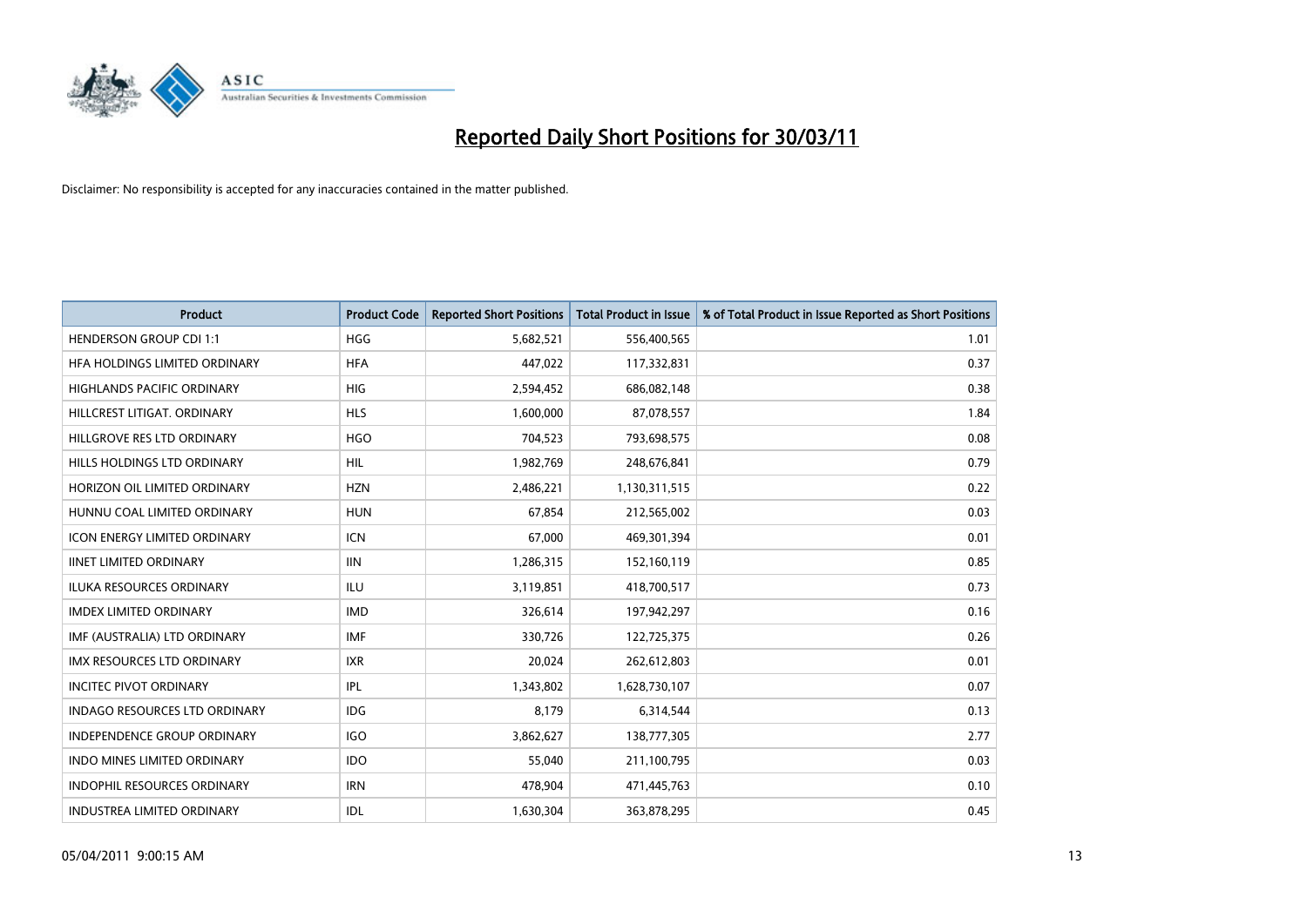

| <b>Product</b>                                  | <b>Product Code</b> | <b>Reported Short Positions</b> | <b>Total Product in Issue</b> | % of Total Product in Issue Reported as Short Positions |
|-------------------------------------------------|---------------------|---------------------------------|-------------------------------|---------------------------------------------------------|
| <b>INFIGEN ENERGY STAPLED SECURITIES</b>        | <b>IFN</b>          | 6,704,381                       | 762,265,972                   | 0.87                                                    |
| ING INDUSTRIAL FUND UNITS                       | <b>IIF</b>          | 2,349,771                       | 2,592,249,647                 | 0.10                                                    |
| ING OFFICE FUND STAPLED SECURITIES              | <b>IOF</b>          | 7,354,152                       | 2,729,071,212                 | 0.26                                                    |
| ING RE COM GROUP STAPLED SECURITIES             | <b>ILF</b>          | 9,075                           | 441,029,194                   | 0.00                                                    |
| <b>INSURANCE AUSTRALIA ORDINARY</b>             | IAG                 | 7,301,327                       | 2,079,034,021                 | 0.35                                                    |
| INTEGRA MINING LTD. ORDINARY                    | <b>IGR</b>          | 5,545,094                       | 841,525,727                   | 0.66                                                    |
| <b>INTREPID MINES ORDINARY</b>                  | <b>IAU</b>          | 1,263,572                       | 520,326,752                   | 0.22                                                    |
| <b>INVOCARE LIMITED ORDINARY</b>                | <b>IVC</b>          | 348,084                         | 102,421,288                   | 0.34                                                    |
| <b>IOOF HOLDINGS LTD ORDINARY</b>               | <b>IFL</b>          | 623,965                         | 229,794,395                   | 0.26                                                    |
| <b>IRESS MARKET TECH. ORDINARY</b>              | <b>IRE</b>          | 1,897,854                       | 126,018,142                   | 1.50                                                    |
| <b>IRON ORE HOLDINGS ORDINARY</b>               | <b>IOH</b>          | 164,293                         | 137,906,604                   | 0.12                                                    |
| ISHARES GLOBAL 100 CDI 1:1                      | 100                 | 1,430                           | 10,600,000                    | 0.01                                                    |
| ISHARES MSCI AUS 200 ISHARES MSCI AUS 200       | IOZ                 | 6,370                           | 1,950,000                     | 0.33                                                    |
| ISHARES S&P 500 CDI 1:1                         | <b>IVV</b>          | 22,757                          | 116,350,000                   | 0.02                                                    |
| ISHARES S&P/ASX 20 ISHARES S&P/ASX20            | <b>ILC</b>          | 8,226                           | 2,175,000                     | 0.38                                                    |
| ISHARES SMALL ORDS ISHARES SMALL ORDS           | <b>ISO</b>          | 47,401                          | 5,400,000                     | 0.88                                                    |
| <b>ISOFT GROUP LIMITED ORDINARY</b>             | <b>ISF</b>          | 2,476,868                       | 1,070,595,874                 | 0.23                                                    |
| IVANHOE AUSTRALIA ORDINARY                      | <b>IVA</b>          | 567,935                         | 418,467,053                   | 0.13                                                    |
| <b>IABIRU METALS LTD ORDINARY</b>               | <b>JML</b>          | 85,737                          | 553,304,180                   | 0.01                                                    |
| <b>IAMES HARDIE INDUST CHESS DEPOSITARY INT</b> | <b>JHX</b>          | 14,713,874                      | 436,386,587                   | 3.34                                                    |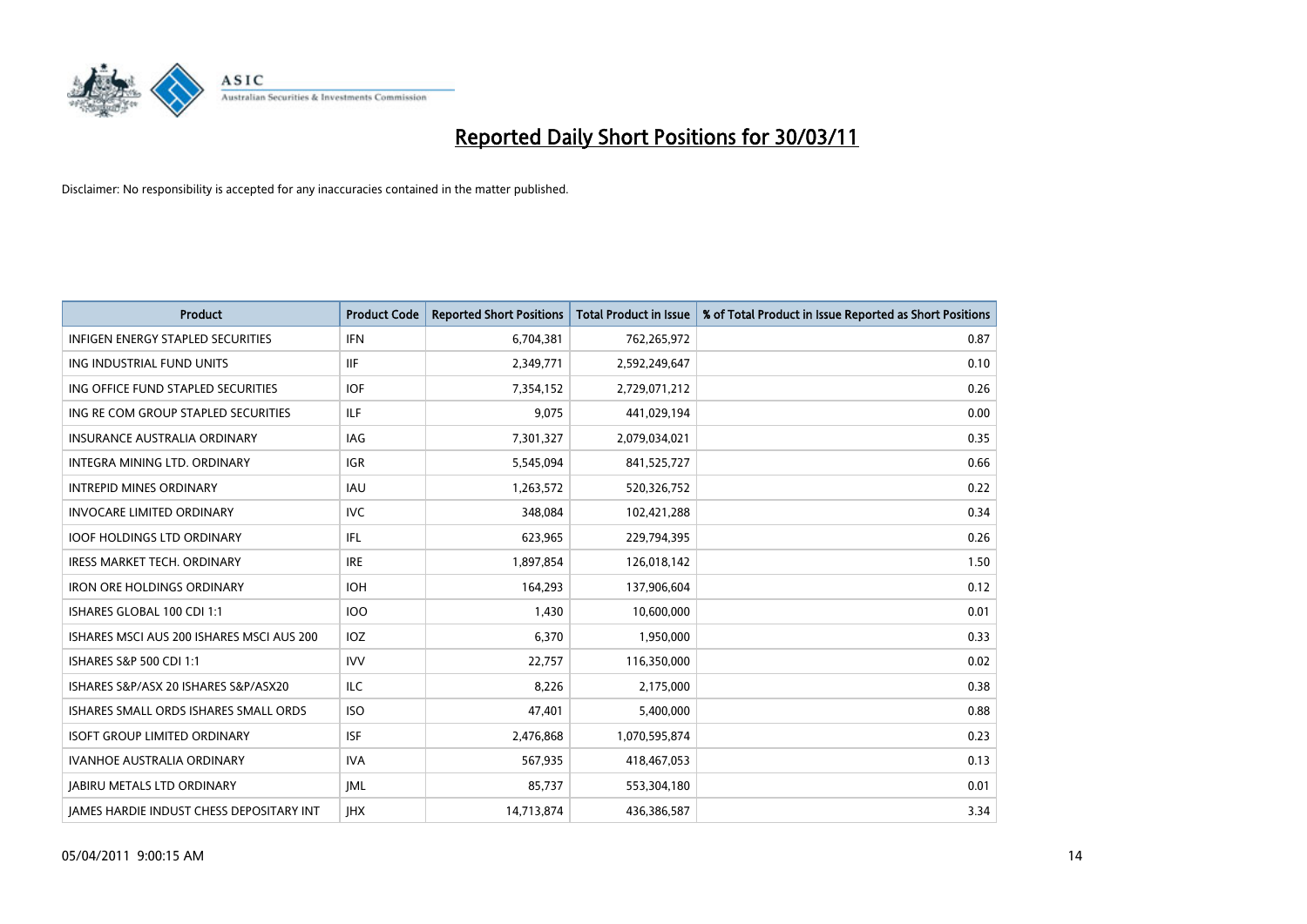

| <b>Product</b>                    | <b>Product Code</b> | <b>Reported Short Positions</b> | <b>Total Product in Issue</b> | % of Total Product in Issue Reported as Short Positions |
|-----------------------------------|---------------------|---------------------------------|-------------------------------|---------------------------------------------------------|
| <b>JAMESON RESOURCES ORDINARY</b> | <b>JAL</b>          | 1,600,000                       | 95,828,865                    | 1.67                                                    |
| <b>JB HI-FI LIMITED ORDINARY</b>  | <b>IBH</b>          | 9,266,331                       | 109,340,772                   | 8.47                                                    |
| <b>JUPITER ENERGY ORDINARY</b>    | <b>JPR</b>          | 341,971                         | 1,511,434,681                 | 0.02                                                    |
| KAGARA LTD ORDINARY               | KZL                 | 5,239,957                       | 708,583,835                   | 0.73                                                    |
| KANGAROO RES LTD ORDINARY         | <b>KRL</b>          | 600,000                         | 1,119,430,012                 | 0.05                                                    |
| KAROON GAS AUSTRALIA ORDINARY     | <b>KAR</b>          | 1,075,031                       | 221,045,769                   | 0.49                                                    |
| KASBAH RESOURCES ORDINARY         | <b>KAS</b>          | 145,376                         | 364,262,596                   | 0.04                                                    |
| KATHMANDU HOLD LTD ORDINARY       | <b>KMD</b>          | 718,110                         | 200,000,000                   | 0.36                                                    |
| <b>KEYBRIDGE CAPITAL ORDINARY</b> | <b>KBC</b>          | 5,999                           | 172,070,564                   | 0.00                                                    |
| KIMBERLEY METALS LTD ORDINARY     | <b>KBL</b>          | 1,821                           | 161,976,319                   | 0.00                                                    |
| KINGSGATE CONSOLID. ORDINARY      | <b>KCN</b>          | 1,626,238                       | 135,221,250                   | 1.19                                                    |
| KINGSROSE MINING LTD ORDINARY     | <b>KRM</b>          | 371,861                         | 255,538,366                   | 0.14                                                    |
| LAKES OIL NL ORDINARY             | LKO                 | 28,318                          | 5,709,901,461                 | 0.00                                                    |
| LEIGHTON HOLDINGS ORDINARY        | LEI                 | 5,964,187                       | 302,579,299                   | 1.96                                                    |
| LEND LEASE GROUP UNIT/ORD STAPLED | LLC                 | 1,052,127                       | 565,558,754                   | 0.16                                                    |
| LINC ENERGY LTD ORDINARY          | <b>LNC</b>          | 5,979,037                       | 503,418,900                   | 1.17                                                    |
| LIQUEFIED NATURAL ORDINARY        | LNG                 | 281,038                         | 214,099,015                   | 0.13                                                    |
| LYNAS CORPORATION ORDINARY        | <b>LYC</b>          | 46,432,538                      | 1,663,749,093                 | 2.78                                                    |
| MACARTHUR COAL ORDINARY           | <b>MCC</b>          | 2,470,482                       | 299,476,903                   | 0.82                                                    |
| <b>MACMAHON HOLDINGS ORDINARY</b> | MAH                 | 7,451,084                       | 733,711,705                   | 1.01                                                    |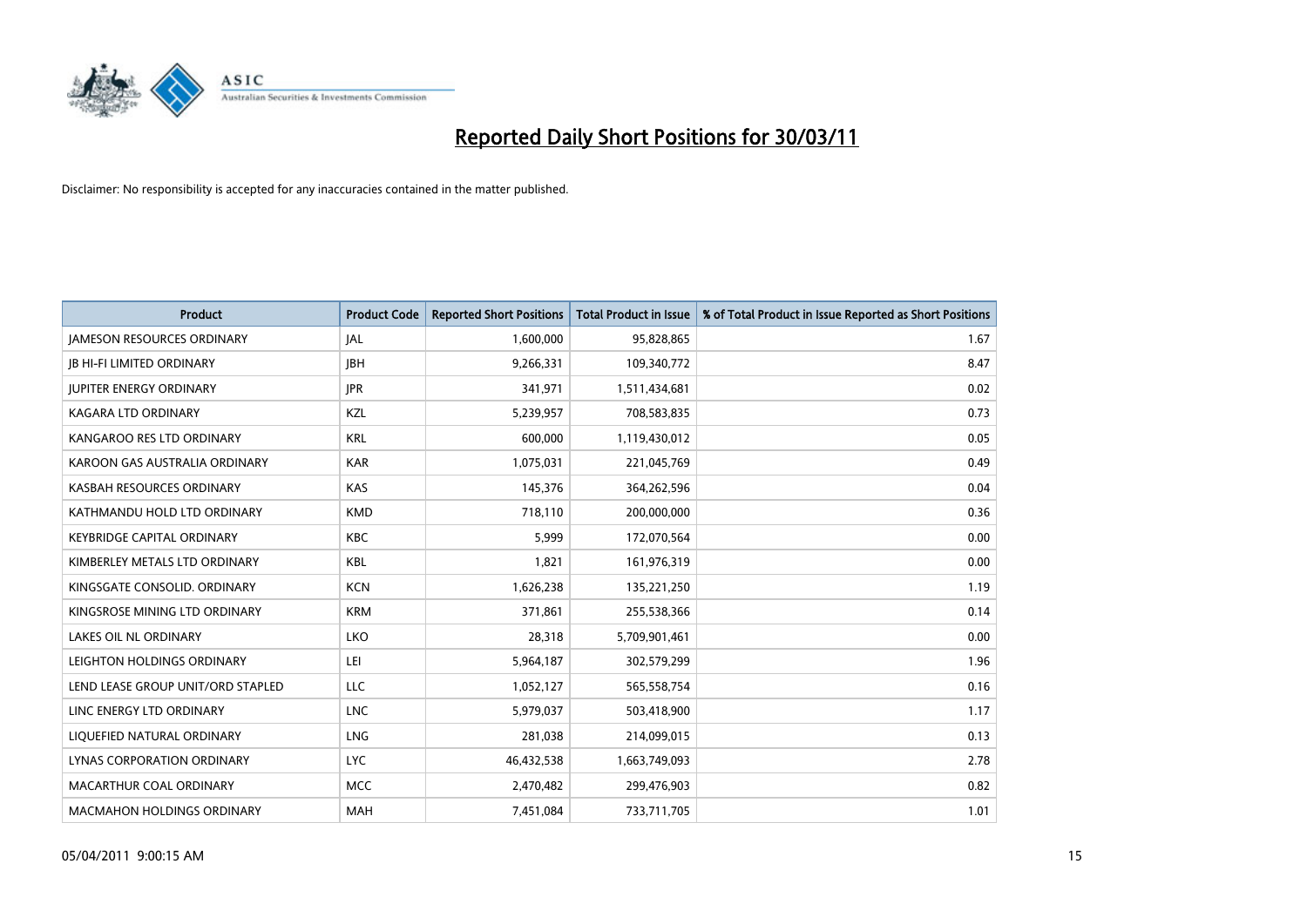

| Product                               | <b>Product Code</b> | <b>Reported Short Positions</b> | Total Product in Issue | % of Total Product in Issue Reported as Short Positions |
|---------------------------------------|---------------------|---------------------------------|------------------------|---------------------------------------------------------|
| MACO ATLAS ROADS GRP ORDINARY STAPLED | <b>MQA</b>          | 4,563,188                       | 452,345,907            | 1.00                                                    |
| MACQUARIE GROUP LTD ORDINARY          | MQG                 | 2,858,986                       | 346,814,961            | 0.81                                                    |
| MAGMA METALS LTD. ORDINARY            | <b>MMW</b>          | 569,000                         | 195,610,923            | 0.30                                                    |
| MANTRA RESOURCES ORDINARY             | <b>MRU</b>          | 14,776                          | 134,465,075            | 0.01                                                    |
| MAP GROUP STAPLED US PROHIBIT.        | <b>MAP</b>          | 3,534,786                       | 1,861,210,782          | 0.21                                                    |
| MARYBOROUGH SUGAR ORDINARY            | <b>MSF</b>          | 26,064                          | 69,029,013             | 0.04                                                    |
| <b>MATRIX C &amp; E LTD ORDINARY</b>  | <b>MCE</b>          | 471,026                         | 72,964,098             | 0.64                                                    |
| MAVERICK DRILLING ORDINARY            | <b>MAD</b>          | 910,759                         | 237,454,286            | 0.38                                                    |
| MCMILLAN SHAKESPEARE ORDINARY         | <b>MMS</b>          | 51,989                          | 68,067,560             | 0.07                                                    |
| MCPHERSON'S LTD ORDINARY              | <b>MCP</b>          | 221,552                         | 72,401,758             | 0.31                                                    |
| MEDUSA MINING LTD ORDINARY            | <b>MML</b>          | 794,479                         | 188,233,911            | 0.42                                                    |
| MELBOURNE IT LIMITED ORDINARY         | <b>MLB</b>          | 145,343                         | 80,043,955             | 0.18                                                    |
| MEO AUSTRALIA LTD ORDINARY            | <b>MEO</b>          | 3,426,355                       | 539,913,260            | 0.62                                                    |
| <b>MERMAID MARINE ORDINARY</b>        | <b>MRM</b>          | 828,119                         | 214,880,224            | 0.36                                                    |
| MESOBLAST LIMITED ORDINARY            | <b>MSB</b>          | 1,692,241                       | 279,068,562            | 0.60                                                    |
| METALS X LIMITED ORDINARY             | <b>MLX</b>          | 4,255,490                       | 1,365,661,782          | 0.32                                                    |
| METCASH LIMITED ORDINARY              | <b>MTS</b>          | 17,021,057                      | 768,814,015            | 2.20                                                    |
| METGASCO LIMITED ORDINARY             | <b>MEL</b>          | 238,173                         | 252,460,972            | 0.09                                                    |
| METMINCO LIMITED ORDINARY             | <b>MNC</b>          | 39,704                          | 1,231,107,839          | 0.00                                                    |
| MICLYN EXP OFFSHR ORDINARY            | <b>MIO</b>          | 144.284                         | 274,618,684            | 0.05                                                    |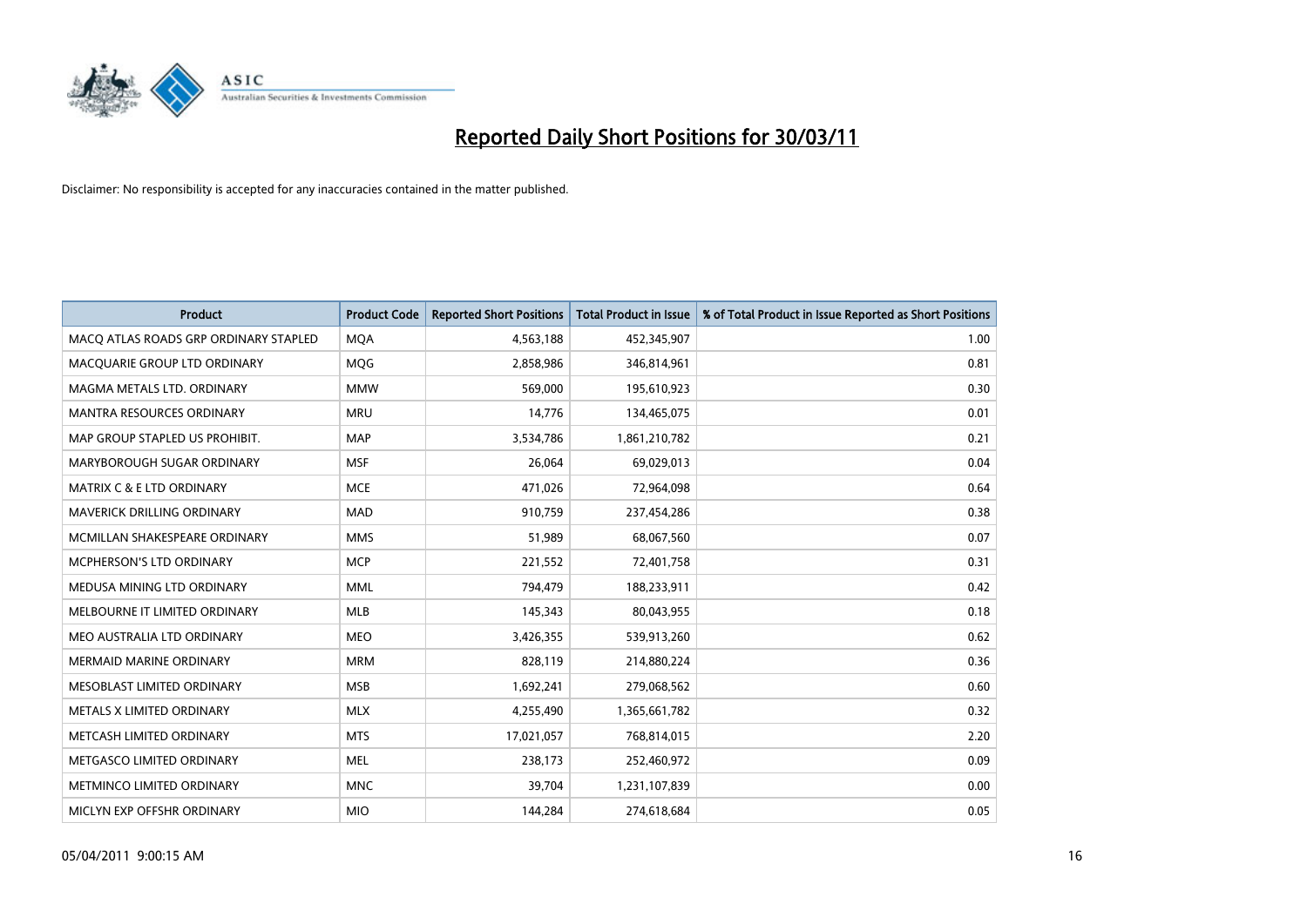

| Product                                 | <b>Product Code</b> | <b>Reported Short Positions</b> | <b>Total Product in Issue</b> | % of Total Product in Issue Reported as Short Positions |
|-----------------------------------------|---------------------|---------------------------------|-------------------------------|---------------------------------------------------------|
| MINARA RESOURCES ORDINARY               | <b>MRE</b>          | 8,123,536                       | 1,169,424,487                 | 0.69                                                    |
| MINCOR RESOURCES NL ORDINARY            | <b>MCR</b>          | 966,603                         | 200,608,804                   | 0.48                                                    |
| MINEMAKERS LIMITED ORDINARY             | <b>MAK</b>          | 71,627                          | 227,003,950                   | 0.03                                                    |
| MINERAL DEPOSITS ORDINARY               | <b>MDL</b>          | 225,597                         | 60,768,582                    | 0.36                                                    |
| MINERAL RESOURCES, ORDINARY             | <b>MIN</b>          | 429.540                         | 168,990,735                   | 0.26                                                    |
| MIRABELA NICKEL LTD ORDINARY            | <b>MBN</b>          | 7,656,114                       | 491,561,237                   | 1.55                                                    |
| MIRVAC GROUP STAPLED SECURITIES         | <b>MGR</b>          | 6,421,174                       | 3,415,819,357                 | 0.17                                                    |
| <b>MOLOPO ENERGY LTD ORDINARY</b>       | <b>MPO</b>          | 814,391                         | 250,972,584                   | 0.32                                                    |
| MOLY MINES LIMITED ORDINARY             | <b>MOL</b>          | 53,439                          | 365,893,989                   | 0.01                                                    |
| <b>MONADELPHOUS GROUP ORDINARY</b>      | <b>MND</b>          | 713,761                         | 87,576,827                    | 0.81                                                    |
| <b>MOUNT GIBSON IRON ORDINARY</b>       | <b>MGX</b>          | 4,407,159                       | 1,082,570,693                 | 0.39                                                    |
| MULTIPLEX SITES SITES                   | <b>MXUPA</b>        | 36                              | 4,500,000                     | 0.00                                                    |
| MURCHISON METALS LTD ORDINARY           | <b>MMX</b>          | 10,527,253                      | 435,884,268                   | 2.43                                                    |
| MYER HOLDINGS LTD ORDINARY              | <b>MYR</b>          | 8,774,101                       | 582,847,884                   | 1.50                                                    |
| <b>MYSTATE LIMITED ORDINARY</b>         | <b>MYS</b>          | 1,400                           | 67,439,158                    | 0.00                                                    |
| NAMOI COTTON CO-OP CO-OPERATIVE CAP.UNT | <b>NAM</b>          | 205,227                         | 96,978,836                    | 0.21                                                    |
| NANOSONICS LIMITED ORDINARY             | <b>NAN</b>          | 6,302                           | 227,071,282                   | 0.00                                                    |
| NATIONAL AUST. BANK ORDINARY            | <b>NAB</b>          | 8,715,703                       | 2,169,641,214                 | 0.39                                                    |
| NATURAL FUEL LIMITED ORDINARY           | <b>NFL</b>          | 1                               | 721,912                       | 0.00                                                    |
| NAVITAS LIMITED ORDINARY                | <b>NVT</b>          | 2,318,108                       | 369,358,564                   | 0.63                                                    |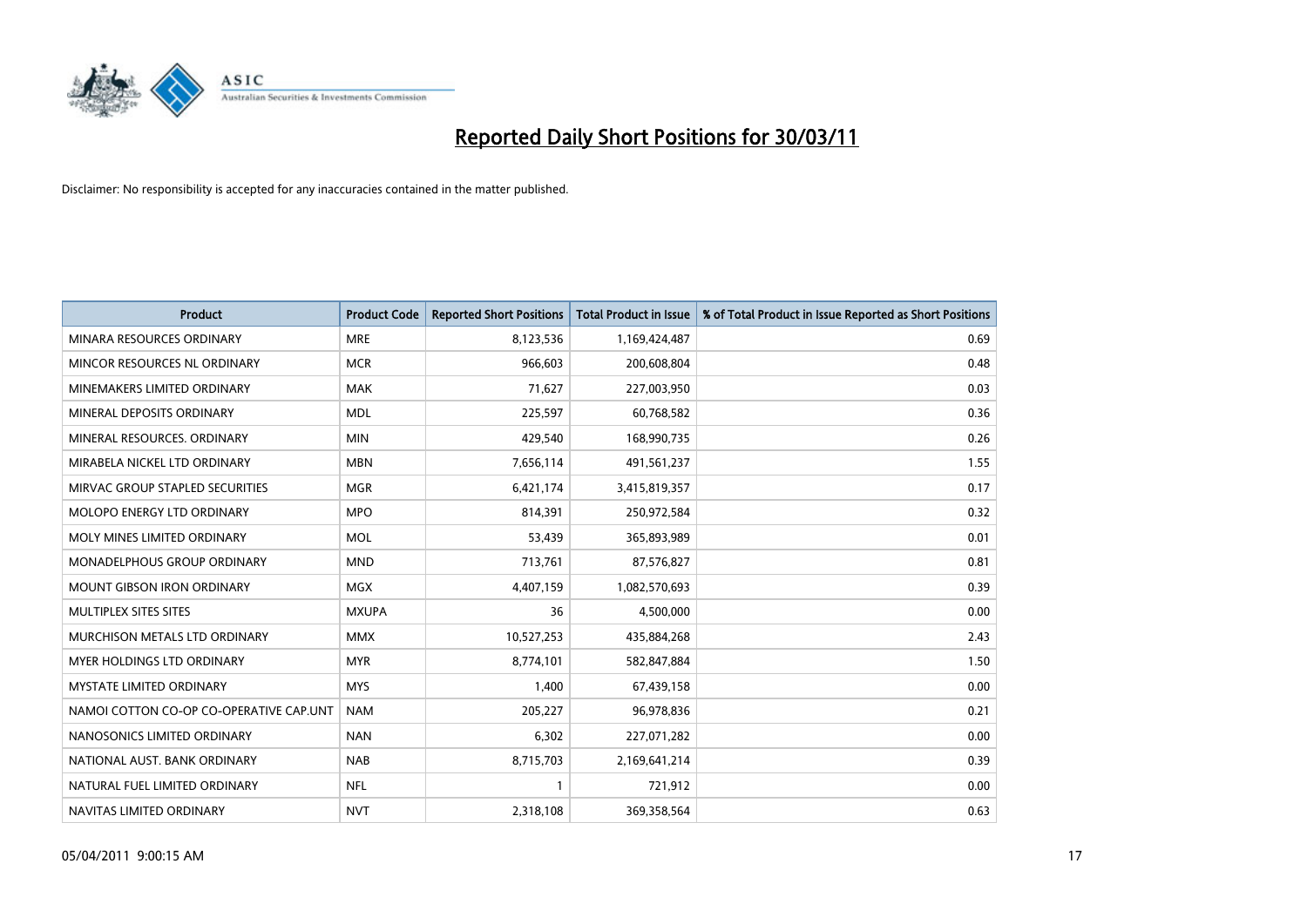

| Product                       | <b>Product Code</b> | <b>Reported Short Positions</b> | <b>Total Product in Issue</b> | % of Total Product in Issue Reported as Short Positions |
|-------------------------------|---------------------|---------------------------------|-------------------------------|---------------------------------------------------------|
| NEPTUNE MARINE ORDINARY       | <b>NMS</b>          | 883,782                         | 1,736,352,381                 | 0.05                                                    |
| NEW HOPE CORPORATION ORDINARY | <b>NHC</b>          | 1,358,674                       | 830,230,549                   | 0.15                                                    |
| NEWCREST MINING ORDINARY      | <b>NCM</b>          | 3,225,406                       | 765,000,000                   | 0.41                                                    |
| NEWS CORP A NON-VOTING CDI    | <b>NWSLV</b>        | 345,422                         | 1,829,501,576                 | 0.01                                                    |
| NEWS CORP B VOTING CDI        | <b>NWS</b>          | 6,154,395                       | 798,520,953                   | 0.77                                                    |
| NEXBIS LIMITED ORDINARY       | <b>NBS</b>          | 63,733                          | 798,356,704                   | 0.01                                                    |
| NEXUS ENERGY LIMITED ORDINARY | <b>NXS</b>          | 25,008,426                      | 1,020,257,304                 | 2.46                                                    |
| NIB HOLDINGS LIMITED ORDINARY | <b>NHF</b>          | 5,865                           | 466,765,752                   | 0.00                                                    |
| NICK SCALI LIMITED ORDINARY   | <b>NCK</b>          | 35,846                          | 81,000,000                    | 0.04                                                    |
| NIDO PETROLEUM ORDINARY       | <b>NDO</b>          | 1,122,160                       | 1,373,822,119                 | 0.08                                                    |
| NOBLE MINERAL RES ORDINARY    | <b>NMG</b>          | 733,429                         | 380,916,899                   | 0.19                                                    |
| NORTHERN CREST ORDINARY       | <b>NOC</b>          | 24,345                          | 116,074,781                   | 0.02                                                    |
| NORTHERN IRON LTD ORDINARY    | <b>NFE</b>          | 1,339,472                       | 336,084,863                   | 0.38                                                    |
| NORTHERN MIN LTD ORDINARY     | <b>NTU</b>          | 97,075                          | 164,545,022                   | 0.06                                                    |
| NOVARISE RENEW RES ORDINARY   | <b>NOE</b>          | 30,000                          | 399,254,908                   | 0.01                                                    |
| NRW HOLDINGS LIMITED ORDINARY | <b>NWH</b>          | 2,125,518                       | 251,223,000                   | 0.84                                                    |
| NSL CONSOLIDATED LTD ORDINARY | <b>NSL</b>          | 101,269                         | 270,661,373                   | 0.03                                                    |
| NUCOAL RESOURCES NL ORDINARY  | <b>NCR</b>          | 2,268,279                       | 434,612,580                   | 0.52                                                    |
| NUFARM LIMITED ORDINARY       | <b>NUF</b>          | 5,984,931                       | 261,833,005                   | 2.26                                                    |
| OAKTON LIMITED ORDINARY       | <b>OKN</b>          | 728,342                         | 93,800,235                    | 0.78                                                    |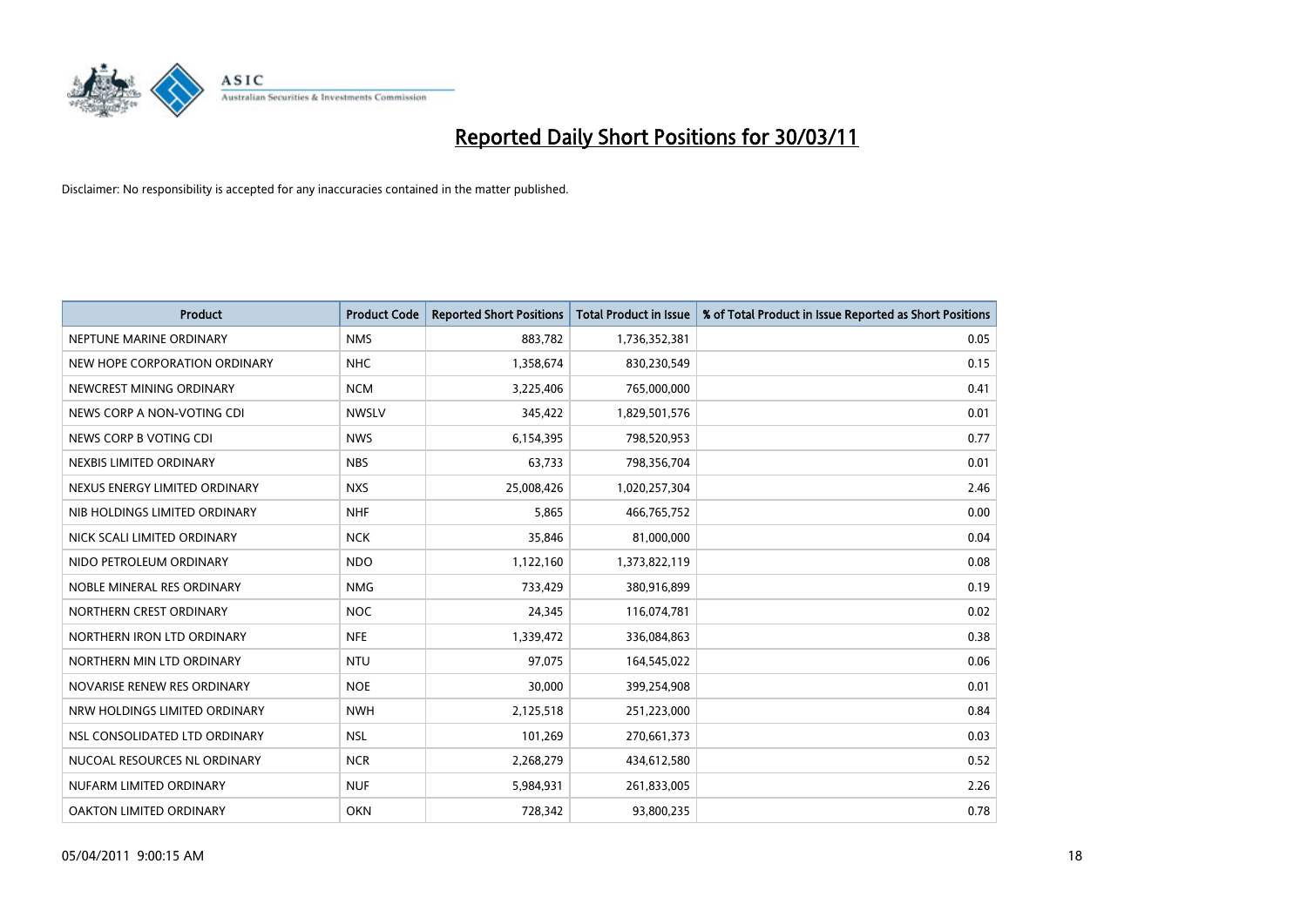

| <b>Product</b>                        | <b>Product Code</b> | <b>Reported Short Positions</b> | <b>Total Product in Issue</b> | % of Total Product in Issue Reported as Short Positions |
|---------------------------------------|---------------------|---------------------------------|-------------------------------|---------------------------------------------------------|
| OCEANAGOLD CORP. CHESS DEPOSITARY INT | <b>OGC</b>          | 535,803                         | 262,173,722                   | 0.20                                                    |
| OCEANIA CAPITAL LTD ORDINARY          | <b>OCP</b>          | 2,500                           | 91,921,295                    | 0.00                                                    |
| OIL SEARCH LTD ORDINARY               | OSH                 | 8,264,505                       | 1,312,888,303                 | 0.60                                                    |
| OILEX LTD ORDINARY                    | <b>OEX</b>          | 15,688                          | 253,274,885                   | 0.01                                                    |
| OM HOLDINGS LIMITED ORDINARY          | OMH                 | 6,484,217                       | 503,085,150                   | 1.28                                                    |
| <b>ONESTEEL LIMITED ORDINARY</b>      | OST                 | 12,876,586                      | 1,334,723,421                 | 0.95                                                    |
| ORICA LIMITED ORDINARY                | ORI                 | 934,156                         | 363,223,767                   | 0.21                                                    |
| ORIGIN ENERGY ORDINARY                | <b>ORG</b>          | 5,249,309                       | 972,184,137                   | 0.50                                                    |
| ORIGIN ENERGY RTS06-APR-11 FORUS      | <b>ORGR</b>         | 29,607                          | 89,641,361                    | 0.03                                                    |
| OROCOBRE LIMITED ORDINARY             | <b>ORE</b>          | 1,094,869                       | 102,813,894                   | 1.06                                                    |
| OROTONGROUP LIMITED ORDINARY          | <b>ORL</b>          | 4,185                           | 40,880,902                    | 0.01                                                    |
| OTTO ENERGY LIMITED ORDINARY          | <b>OEL</b>          | 117,835                         | 1,134,540,071                 | 0.01                                                    |
| OZ MINERALS ORDINARY                  | OZL                 | 21,829,063                      | 3,238,546,504                 | 0.65                                                    |
| <b>PACIFIC BRANDS ORDINARY</b>        | <b>PBG</b>          | 3,736,829                       | 931,386,248                   | 0.42                                                    |
| PALADIN ENERGY LTD ORDINARY           | <b>PDN</b>          | 15,181,405                      | 777,698,217                   | 1.94                                                    |
| PANAUST LIMITED ORDINARY              | PNA                 | 15,879,828                      | 2,964,355,326                 | 0.53                                                    |
| PANORAMIC RESOURCES ORDINARY          | PAN                 | 1,510,634                       | 207,050,710                   | 0.73                                                    |
| PAPERLINX LIMITED ORDINARY            | <b>PPX</b>          | 19,941,704                      | 603,580,761                   | 3.27                                                    |
| PAPILLON RES LTD ORDINARY             | PIR                 | 286,575                         | 189,254,868                   | 0.15                                                    |
| PATTIES FOODS LTD ORDINARY            | PFL                 |                                 | 138,908,853                   | 0.00                                                    |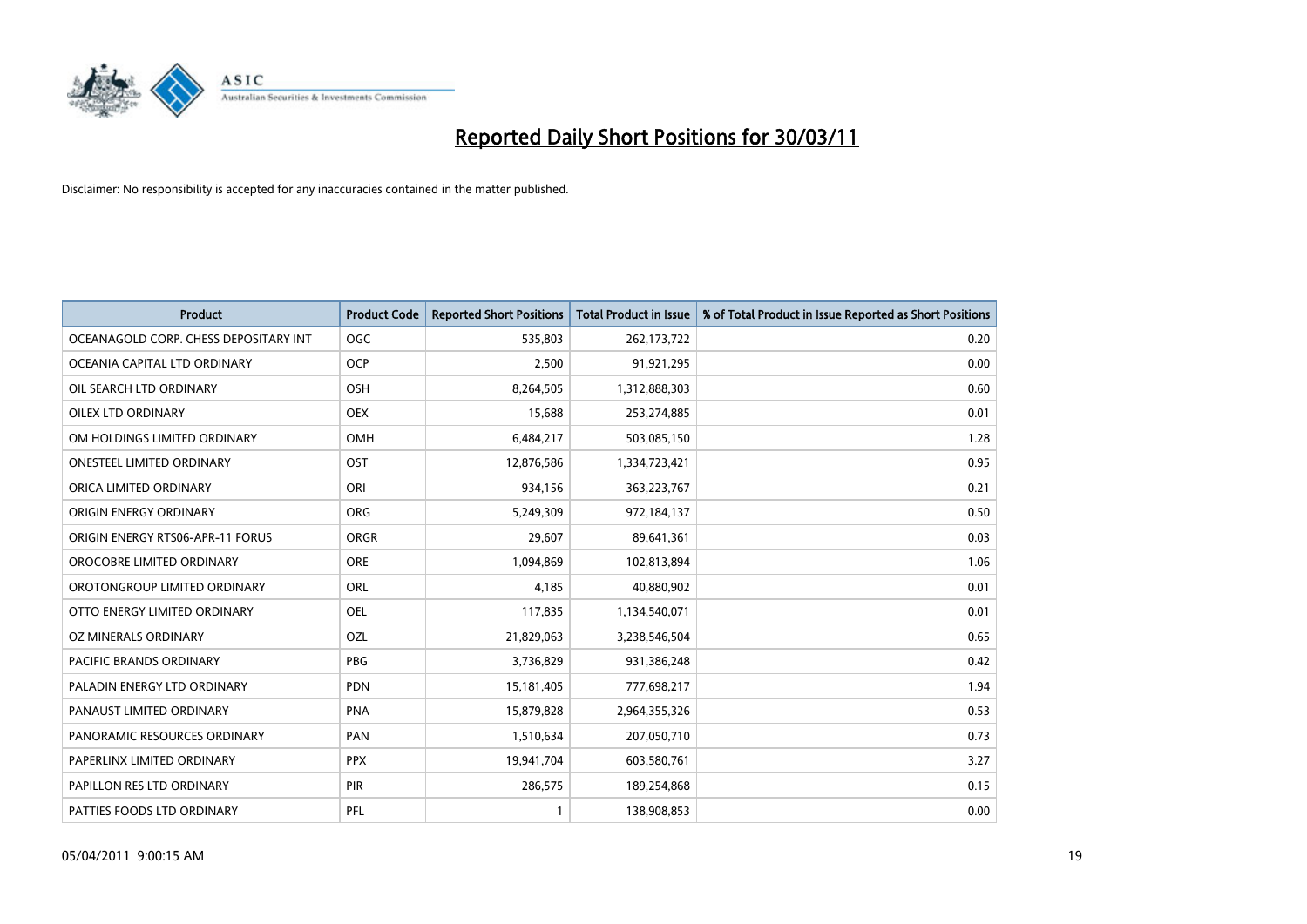

| <b>Product</b>                       | <b>Product Code</b> | <b>Reported Short Positions</b> | <b>Total Product in Issue</b> | % of Total Product in Issue Reported as Short Positions |
|--------------------------------------|---------------------|---------------------------------|-------------------------------|---------------------------------------------------------|
| PEET LIMITED ORDINARY                | <b>PPC</b>          | 130,423                         | 302,965,804                   | 0.03                                                    |
| PENINSULA ENERGY LTD ORDINARY        | <b>PEN</b>          | 1,322,960                       | 2,085,852,039                 | 0.07                                                    |
| PERILYA LIMITED ORDINARY             | PEM                 | 352,154                         | 526,075,563                   | 0.07                                                    |
| PERPETUAL LIMITED ORDINARY           | <b>PPT</b>          | 2,331,416                       | 44,436,589                    | 5.23                                                    |
| PERSEUS MINING LTD ORDINARY          | PRU                 | 3,743,783                       | 423,817,088                   | 0.87                                                    |
| PETSEC ENERGY ORDINARY               | <b>PSA</b>          | 223,332                         | 231,283,622                   | 0.10                                                    |
| PHARMAXIS LTD ORDINARY               | <b>PXS</b>          | 973,866                         | 228,127,809                   | 0.42                                                    |
| PHOTON GROUP LTD ORDINARY            | PGA                 | 250,510                         | 1,540,543,357                 | 0.02                                                    |
| PLATINUM ASSET ORDINARY              | <b>PTM</b>          | 6,411,114                       | 561,347,878                   | 1.12                                                    |
| PLATINUM AUSTRALIA ORDINARY          | <b>PLA</b>          | 5,717,864                       | 392,430,039                   | 1.46                                                    |
| PLATINUM CAPITAL LTD ORDINARY        | <b>PMC</b>          |                                 | 164,959,410                   | 0.00                                                    |
| PMP LIMITED ORDINARY                 | <b>PMP</b>          | 104,245                         | 335,338,483                   | 0.03                                                    |
| PORT BOUVARD LIMITED ORDINARY        | PBD                 | 6,754                           | 593,868,295                   | 0.00                                                    |
| PREMIER INVESTMENTS ORDINARY         | <b>PMV</b>          | 312,918                         | 155,030,045                   | 0.20                                                    |
| PRIMARY HEALTH CARE ORDINARY         | <b>PRY</b>          | 9,550,217                       | 496,103,188                   | 1.91                                                    |
| PRIME INFR GROUP. STAPLED SECURITIES | PIH                 | 308,735                         | 351,776,795                   | 0.09                                                    |
| PRIME MEDIA GRP LTD ORDINARY         | <b>PRT</b>          | 17,125                          | 366,330,303                   | 0.00                                                    |
| PROGEN PHARMACEUTIC ORDINARY         | PGL                 | 151,596                         | 24,709,097                    | 0.61                                                    |
| PROGRAMMED ORDINARY                  | <b>PRG</b>          | 333,549                         | 118,169,908                   | 0.27                                                    |
| <b>PSIVIDA CORP CDI 1:1</b>          | <b>PVA</b>          | 6,878                           | 8,979,205                     | 0.08                                                    |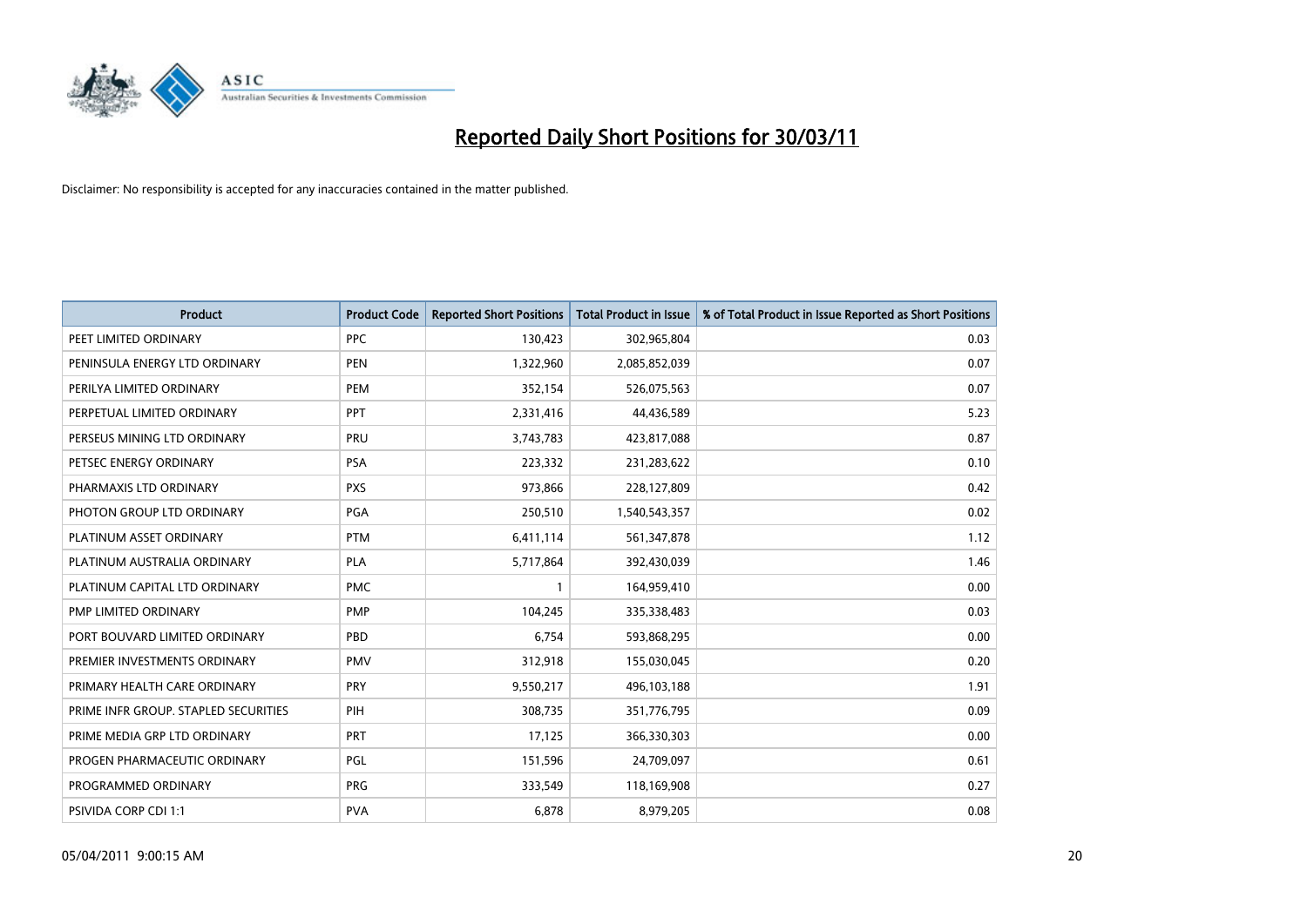

| <b>Product</b>                       | <b>Product Code</b> | <b>Reported Short Positions</b> | Total Product in Issue | % of Total Product in Issue Reported as Short Positions |
|--------------------------------------|---------------------|---------------------------------|------------------------|---------------------------------------------------------|
| <b>QANTAS AIRWAYS ORDINARY</b>       | QAN                 | 25,045,214                      | 2,265,123,620          | 1.11                                                    |
| <b>QBE INSURANCE GROUP ORDINARY</b>  | <b>OBE</b>          | 29,601,684                      | 1,051,877,166          | 2.79                                                    |
| OR NATIONAL LIMITED ORDINARY         | <b>ORN</b>          | 18,792,529                      | 2,440,000,000          | 0.73                                                    |
| <b>QUBE LOGISTICS ORDINARY UNITS</b> | <b>QUB</b>          | 50,000                          | 554,148,233            | 0.01                                                    |
| RAMELIUS RESOURCES ORDINARY          | <b>RMS</b>          | 161,209                         | 291,208,795            | 0.05                                                    |
| RAMSAY HEALTH CARE ORDINARY          | <b>RHC</b>          | 1,367,643                       | 202,081,252            | 0.66                                                    |
| <b>RCR TOMLINSON ORDINARY</b>        | <b>RCR</b>          | 68,228                          | 131,897,672            | 0.05                                                    |
| <b>REA GROUP ORDINARY</b>            | <b>REA</b>          | 38,542                          | 129,691,280            | 0.02                                                    |
| RECKON LIMITED ORDINARY              | <b>RKN</b>          | 2                               | 133,384,060            | 0.00                                                    |
| <b>RED 5 LIMITED ORDINARY</b>        | <b>RED</b>          | 34,445                          | 1,283,597,526          | 0.00                                                    |
| <b>RED FORK ENERGY ORDINARY</b>      | <b>RFE</b>          | 9,184                           | 139,535,000            | 0.01                                                    |
| REDFLEX HOLDINGS ORDINARY            | <b>RDF</b>          | 96,586                          | 110,345,599            | 0.09                                                    |
| REED RESOURCES LTD ORDINARY          | <b>RDR</b>          | 397,582                         | 220,771,768            | 0.18                                                    |
| <b>REGIS RESOURCES ORDINARY</b>      | <b>RRL</b>          | 2,605,390                       | 431,150,415            | 0.58                                                    |
| RESMED INC CDI 10:1                  | <b>RMD</b>          | 9,029,993                       | 1,534,676,730          | 0.59                                                    |
| <b>RESOLUTE MINING ORDINARY</b>      | <b>RSG</b>          | 5,529,045                       | 467,211,233            | 1.19                                                    |
| <b>RESOURCE GENERATION ORDINARY</b>  | <b>RES</b>          | 278,225                         | 244,400,530            | 0.11                                                    |
| RETAIL FOOD GROUP ORDINARY           | <b>RFG</b>          | 365                             | 107,359,927            | 0.00                                                    |
| REVERSE CORP LIMITED ORDINARY        | <b>REF</b>          | 25,141                          | 92,382,175             | 0.03                                                    |
| REX MINERALS LIMITED ORDINARY        | <b>RXM</b>          | 182,764                         | 150,317,460            | 0.10                                                    |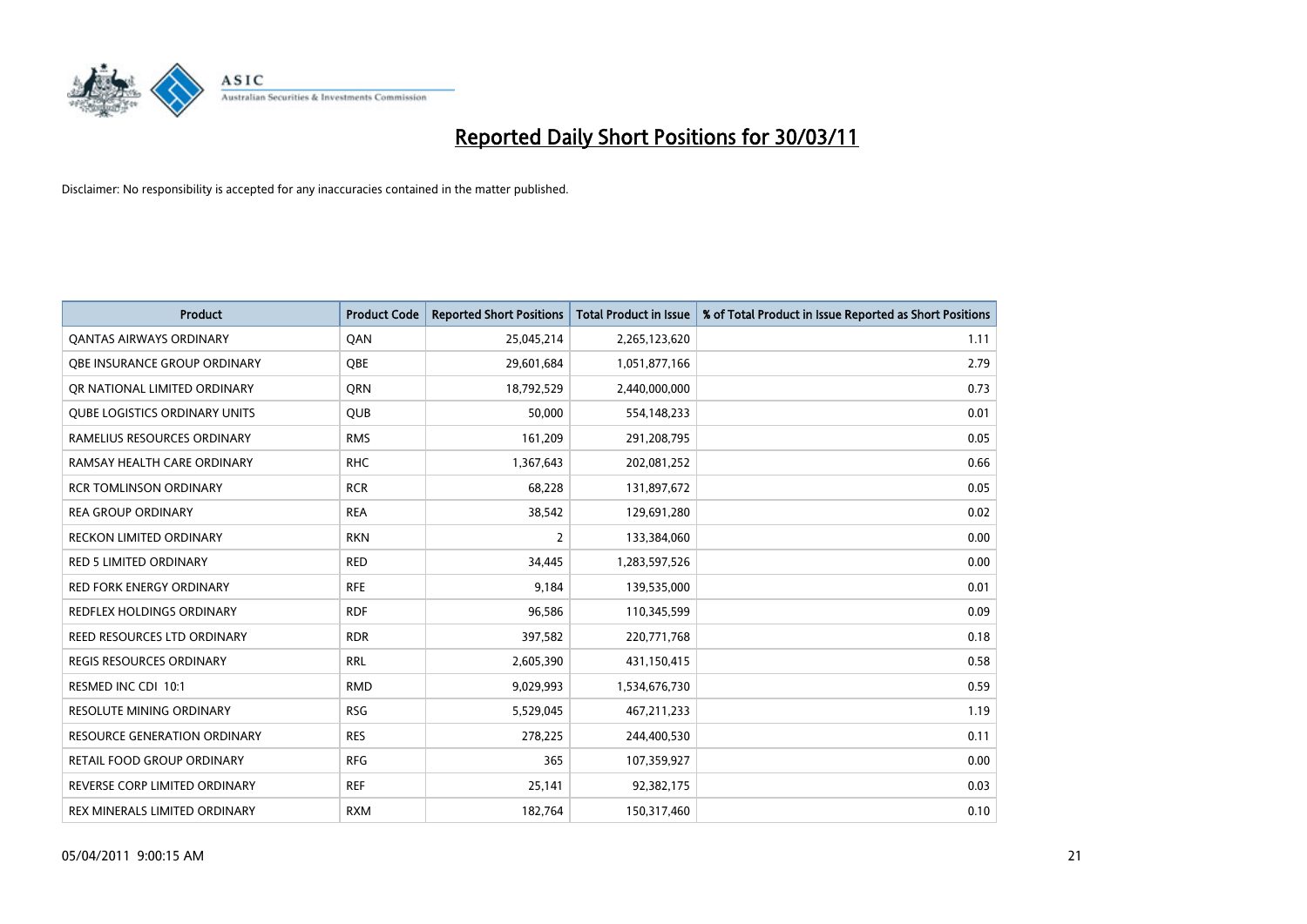

| <b>Product</b>                | <b>Product Code</b> | <b>Reported Short Positions</b> | <b>Total Product in Issue</b> | % of Total Product in Issue Reported as Short Positions |
|-------------------------------|---------------------|---------------------------------|-------------------------------|---------------------------------------------------------|
| <b>RHG LIMITED ORDINARY</b>   | <b>RHG</b>          | 64,234                          | 318,745,978                   | 0.01                                                    |
| RIDLEY CORPORATION ORDINARY   | <b>RIC</b>          | 799,017                         | 307,817,071                   | 0.26                                                    |
| RIO TINTO LIMITED ORDINARY    | <b>RIO</b>          | 12,221,957                      | 435,758,720                   | 2.76                                                    |
| RIVERCITY MOTORWAY STAPLED    | <b>RCY</b>          | 132,000                         | 957,010,115                   | 0.01                                                    |
| RIVERSDALE MINING ORDINARY    | <b>RIV</b>          | 960,914                         | 236,696,188                   | 0.40                                                    |
| ROBUST RESOURCES ORDINARY     | <b>ROL</b>          | 18,115                          | 84,944,097                    | 0.03                                                    |
| ROC OIL COMPANY ORDINARY      | <b>ROC</b>          | 8,613,288                       | 713,154,560                   | 1.19                                                    |
| SAI GLOBAL LIMITED ORDINARY   | SAI                 | 274,859                         | 198,083,847                   | 0.12                                                    |
| SALMAT LIMITED ORDINARY       | <b>SLM</b>          | 143,757                         | 159,767,799                   | 0.09                                                    |
| SAMSON OIL & GAS LTD ORDINARY | SSN                 | 2,957,220                       | 1,718,799,240                 | 0.17                                                    |
| SANDFIRE RESOURCES ORDINARY   | <b>SFR</b>          | 396,289                         | 148,309,969                   | 0.26                                                    |
| <b>SANTOS LTD ORDINARY</b>    | <b>STO</b>          | 5,902,751                       | 874,247,291                   | 0.65                                                    |
| SARACEN MINERAL ORDINARY      | SAR                 | 505,813                         | 492,151,415                   | 0.09                                                    |
| SEDGMAN LIMITED ORDINARY      | <b>SDM</b>          | 409,993                         | 207,997,898                   | 0.19                                                    |
| SEEK LIMITED ORDINARY         | <b>SEK</b>          | 5,453,948                       | 336,584,488                   | 1.63                                                    |
| SENETAS CORPORATION ORDINARY  | <b>SEN</b>          | 756,999                         | 463,105,195                   | 0.16                                                    |
| SENEX ENERGY LIMITED ORDINARY | SXY                 | 487,623                         | 705,796,166                   | 0.07                                                    |
| SERVCORP LIMITED ORDINARY     | SRV                 | 81,786                          | 98,440,807                    | 0.08                                                    |
| SERVICE STREAM ORDINARY       | <b>SSM</b>          | 507,049                         | 283,418,867                   | 0.18                                                    |
| SEVEN GROUP HOLDINGS ORDINARY | <b>SVW</b>          | 264.509                         | 305,410,281                   | 0.07                                                    |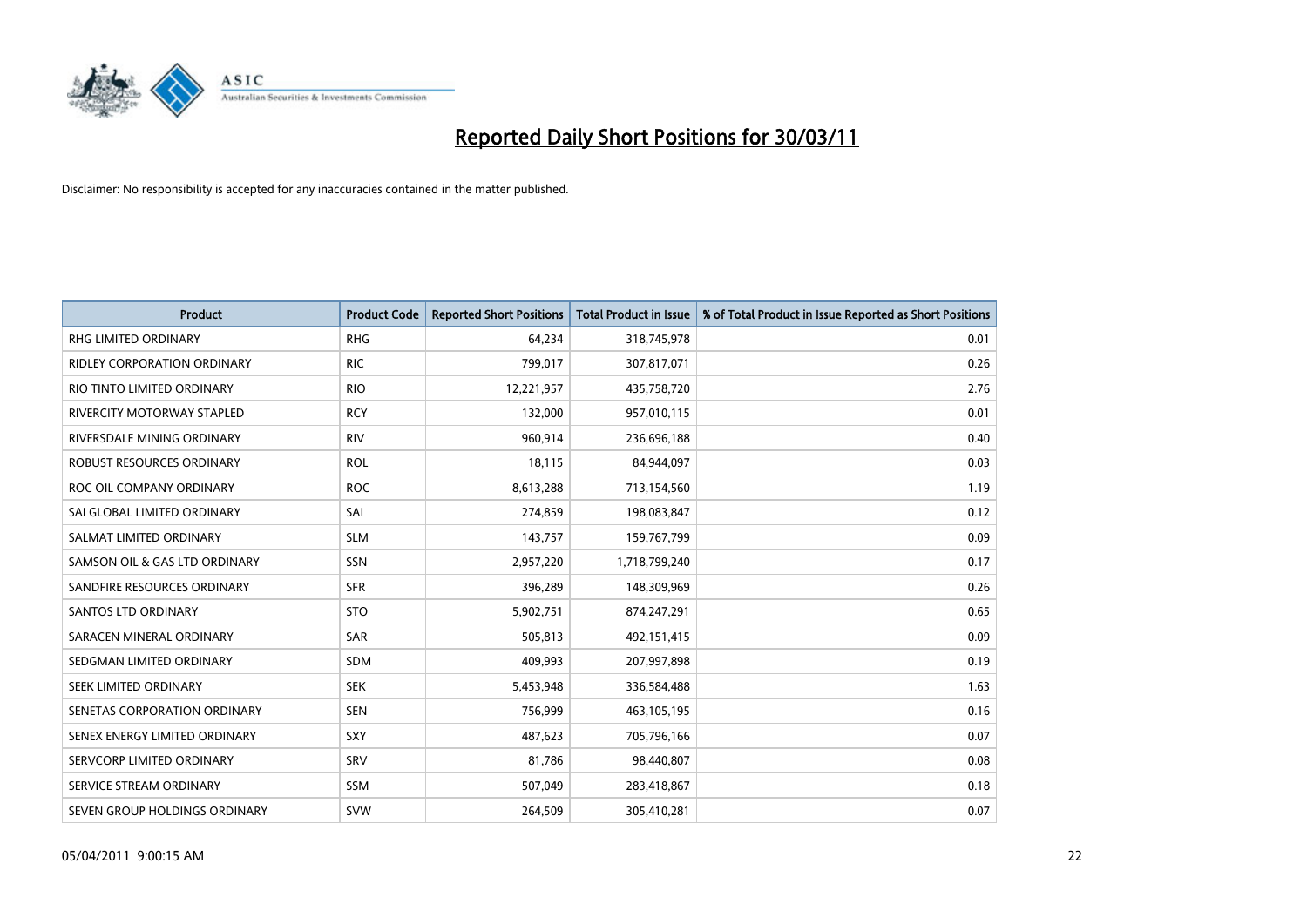

| <b>Product</b>                           | <b>Product Code</b> | <b>Reported Short Positions</b> | Total Product in Issue | % of Total Product in Issue Reported as Short Positions |
|------------------------------------------|---------------------|---------------------------------|------------------------|---------------------------------------------------------|
| SIGMA PHARMACEUTICAL ORDINARY            | <b>SIP</b>          | 16,894,421                      | 1,178,626,572          | 1.43                                                    |
| SILEX SYSTEMS ORDINARY                   | <b>SLX</b>          | 409,485                         | 170,128,997            | 0.24                                                    |
| SILVER LAKE RESOURCE ORDINARY            | <b>SLR</b>          | 121,226                         | 178,882,838            | 0.06                                                    |
| SIMS METAL MGMT LTD ORDINARY             | SGM                 | 3,323,516                       | 204,927,017            | 1.63                                                    |
| SINGAPORE TELECOMM. CHESS DEPOSITARY INT | SGT                 | 3,602,516                       | 310,378,692            | 1.14                                                    |
| SKILLED GROUP LTD ORDINARY               | <b>SKE</b>          | 190,011                         | 232,963,526            | 0.08                                                    |
| SKY CITY ENTERTAIN, ORDINARY             | <b>SKC</b>          | 94,940                          | 575,114,687            | 0.01                                                    |
| <b>SKY NETWORK ORDINARY</b>              | <b>SKT</b>          | 129,168                         | 389,139,785            | 0.03                                                    |
| SMS MANAGEMENT. ORDINARY                 | <b>SMX</b>          | 113,078                         | 67,661,358             | 0.16                                                    |
| SONIC HEALTHCARE ORDINARY                | <b>SHL</b>          | 5,919,258                       | 388,429,875            | 1.52                                                    |
| SOUL PATTINSON (W.H) ORDINARY            | SOL                 | 45,500                          | 238,640,580            | 0.02                                                    |
| SP AUSNET STAPLED SECURITIES             | <b>SPN</b>          | 5,688,895                       | 2,795,115,439          | 0.19                                                    |
| SPARK INFRASTRUCTURE STAPLED NOTE & UNIT | SKI                 | 9,352,165                       | 1,326,734,264          | 0.71                                                    |
| SPDR 200 FUND ETF UNITS                  | <b>STW</b>          | 8                               | 50,839,159             | 0.00                                                    |
| SPECIALTY FASHION ORDINARY               | <b>SFH</b>          | 1,889,328                       | 191,686,122            | 0.98                                                    |
| SPHERE MINERALS LTD ORDINARY             | <b>SPH</b>          | 1.991                           | 171,348,151            | 0.00                                                    |
| SPOTLESS GROUP LTD ORDINARY              | <b>SPT</b>          | 1,120,880                       | 261,070,153            | 0.43                                                    |
| ST BARBARA LIMITED ORDINARY              | <b>SBM</b>          | 4,124,432                       | 325,615,389            | 1.28                                                    |
| STAGING CONNECTIONS ORDINARY             | <b>STG</b>          | 2,917,189                       | 78,317,726             | 3.72                                                    |
| STANMORE COAL LTD ORDINARY               | <b>SMR</b>          | 73,240                          | 87,270,738             | 0.08                                                    |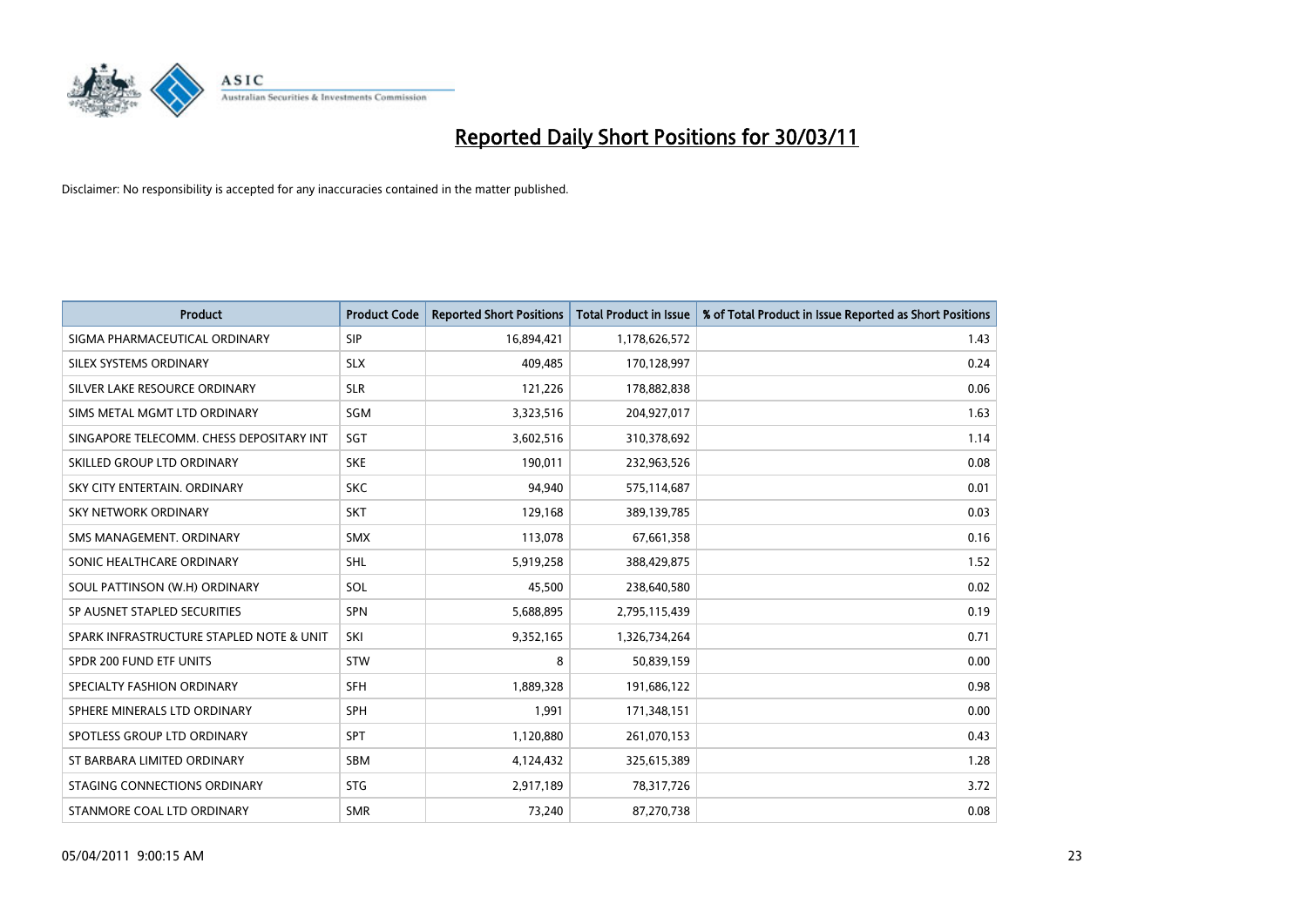

| <b>Product</b>                       | <b>Product Code</b> | <b>Reported Short Positions</b> | Total Product in Issue | % of Total Product in Issue Reported as Short Positions |
|--------------------------------------|---------------------|---------------------------------|------------------------|---------------------------------------------------------|
| STARPHARMA HOLDINGS ORDINARY         | SPL                 | 215,412                         | 244,892,721            | 0.09                                                    |
| STH AMERICAN COR LTD ORDINARY        | SAY                 | 9,200                           | 233,651,371            | 0.00                                                    |
| STH CRS ELECT ENGNR ORDINARY         | <b>SXE</b>          | 1,365                           | 124,178,939            | 0.00                                                    |
| STHN CROSS MEDIA ORDINARY            | SXL                 | 1,330,340                       | 378,827,750            | 0.34                                                    |
| STOCKLAND UNITS/ORD STAPLED          | SGP                 | 13,704,402                      | 2,383,036,717          | 0.56                                                    |
| STRAITS RES LTD. ORDINARY            | SRO                 | 2,847,129                       | 324,355,749            | 0.87                                                    |
| STW COMMUNICATIONS ORDINARY          | SGN                 | 228,435                         | 364,310,964            | 0.06                                                    |
| SUNCORP GROUP LTD ORDINARY           | <b>SUN</b>          | 5,727,398                       | 1,281,390,524          | 0.43                                                    |
| SUNDANCE ENERGY ORDINARY             | <b>SEA</b>          | 2,435                           | 276,709,585            | 0.00                                                    |
| SUNDANCE RESOURCES ORDINARY          | SDL                 | 15,945,181                      | 2,715,001,668          | 0.59                                                    |
| SUNLAND GROUP LTD ORDINARY           | SDG.                | 10,574                          | 224,881,794            | 0.00                                                    |
| SUPER RET REP LTD ORDINARY           | SUL                 | 182,816                         | 129,077,342            | 0.13                                                    |
| SWICK MINING ORDINARY                | <b>SWK</b>          | 1,548                           | 236,724,970            | 0.00                                                    |
| SYMEX HOLDINGS ORDINARY              | <b>SYM</b>          | 6,633                           | 128,048,857            | 0.01                                                    |
| <b>TABCORP HOLDINGS LTD ORDINARY</b> | <b>TAH</b>          | 1,214,409                       | 688,019,737            | 0.16                                                    |
| <b>TALENT2 INTERNATION ORDINARY</b>  | <b>TWO</b>          | 7                               | 142,426,750            | 0.00                                                    |
| <b>TALISMAN MINING ORDINARY</b>      | <b>TLM</b>          | 7,082                           | 130,438,627            | 0.00                                                    |
| TAP OIL LIMITED ORDINARY             | <b>TAP</b>          | 400,965                         | 240,967,311            | 0.16                                                    |
| TASSAL GROUP LIMITED ORDINARY        | <b>TGR</b>          | 39,304                          | 146,304,404            | 0.02                                                    |
| TATTS GROUP LTD ORDINARY             | <b>TTS</b>          | 14,526,467                      | 1,301,092,863          | 1.09                                                    |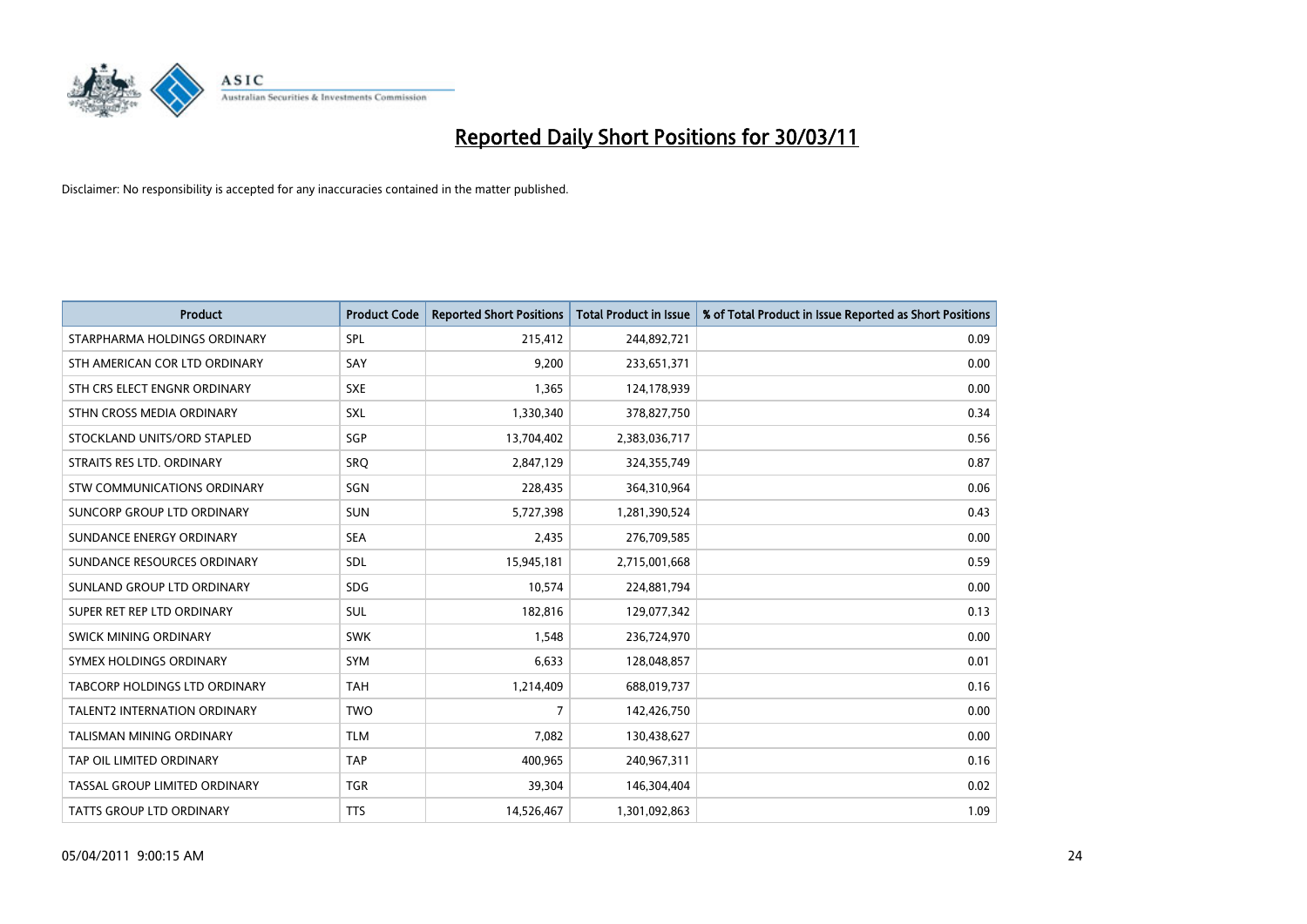

| <b>Product</b>                   | <b>Product Code</b> | <b>Reported Short Positions</b> | <b>Total Product in Issue</b> | % of Total Product in Issue Reported as Short Positions |
|----------------------------------|---------------------|---------------------------------|-------------------------------|---------------------------------------------------------|
| TELECOM CORPORATION ORDINARY     | <b>TEL</b>          | 14,480,936                      | 1,924,649,369                 | 0.75                                                    |
| TELSTRA CORPORATION. ORDINARY    | <b>TLS</b>          | 16,530,339                      | 12,443,074,357                | 0.13                                                    |
| TEN NETWORK HOLDINGS ORDINARY    | <b>TEN</b>          | 28,704,392                      | 1,045,236,720                 | 2.77                                                    |
| TERANGA GOLD CORP CDI 1:1        | <b>TGZ</b>          | 183,152                         | 151,109,395                   | 0.11                                                    |
| TEXON PETROLEUM LTD ORDINARY     | <b>TXN</b>          | 105,432                         | 199,424,560                   | 0.05                                                    |
| TFS CORPORATION LTD ORDINARY     | <b>TFC</b>          | 64.248                          | 262,656,661                   | 0.02                                                    |
| THE REJECT SHOP ORDINARY         | <b>TRS</b>          | 465,122                         | 26,033,570                    | 1.78                                                    |
| THOR MINING PLC CHESS DEPOSITARY | <b>THR</b>          | 2,307                           | 240,235,256                   | 0.00                                                    |
| THORN GROUP LIMITED ORDINARY     | <b>TGA</b>          | 39,984                          | 129,858,924                   | 0.03                                                    |
| THUNDELARRA EXPLOR, ORDINARY     | <b>THX</b>          | 19,921                          | 153,414,483                   | 0.01                                                    |
| TIGER RESOURCES ORDINARY         | <b>TGS</b>          | 308,811                         | 668,635,549                   | 0.04                                                    |
| TIMBERCORP LIMITED ORDINARY      | <b>TIM</b>          | 90,074                          | 352,071,429                   | 0.02                                                    |
| <b>TISHMAN SPEYER UNITS</b>      | <b>TSO</b>          | 69.083                          | 338,440,904                   | 0.02                                                    |
| TNG LIMITED ORDINARY             | <b>TNG</b>          | 4,321                           | 284,803,062                   | 0.00                                                    |
| TOLL HOLDINGS LTD ORDINARY       | <b>TOL</b>          | 15,499,306                      | 706,577,616                   | 2.18                                                    |
| TORO ENERGY LIMITED ORDINARY     | <b>TOE</b>          | 79.070                          | 964,936,676                   | 0.00                                                    |
| <b>TOWER AUSTRALIA ORDINARY</b>  | <b>TAL</b>          | 6,704,443                       | 419,652,394                   | 1.59                                                    |
| TOWER LIMITED ORDINARY           | <b>TWR</b>          | 712,590                         | 263,603,448                   | 0.27                                                    |
| TOX FREE SOLUTIONS ORDINARY      | <b>TOX</b>          | 23,690                          | 92,290,500                    | 0.02                                                    |
| TPG TELECOM LIMITED ORDINARY     | <b>TPM</b>          | 4,345,641                       | 775,522,421                   | 0.55                                                    |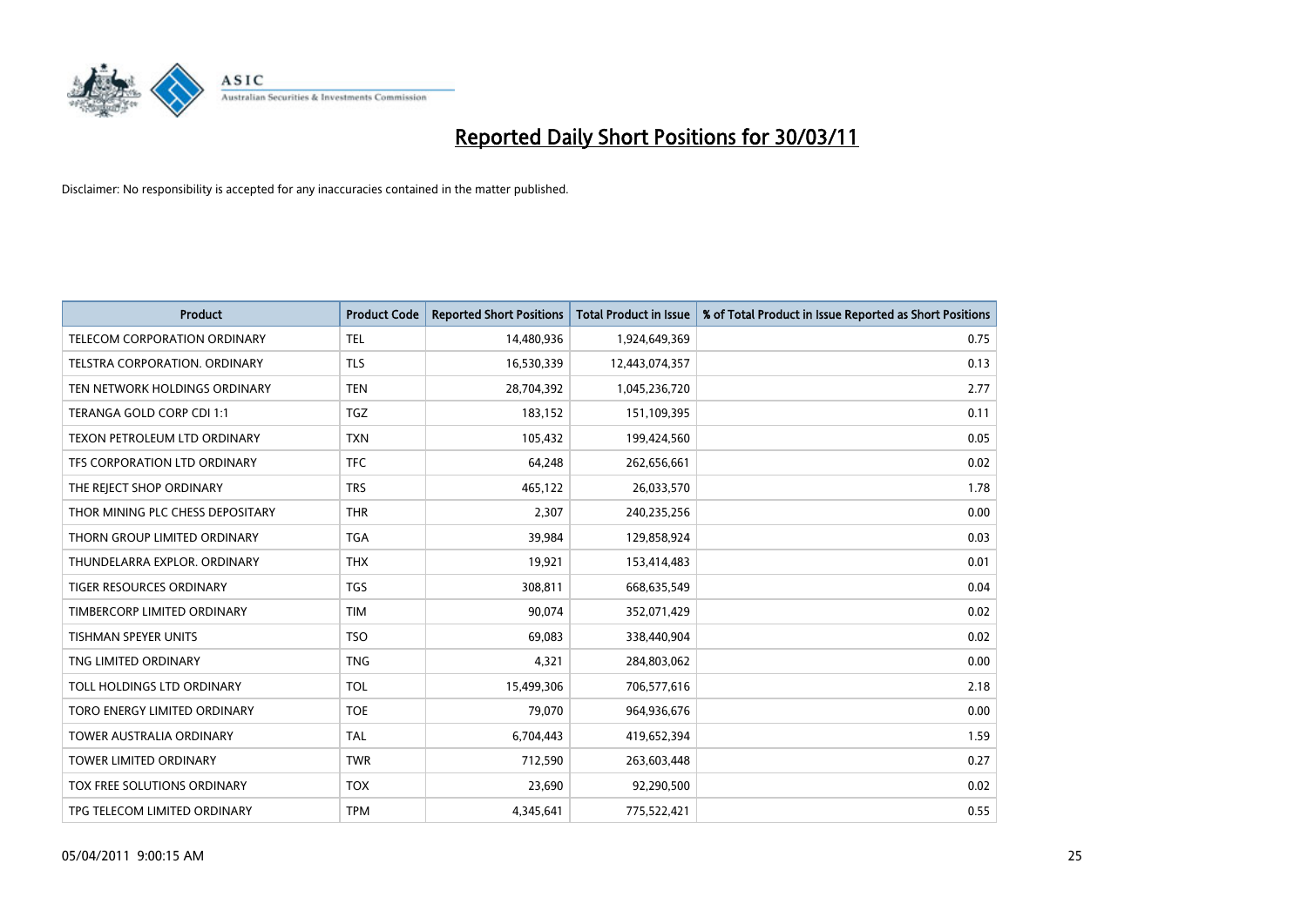

| <b>Product</b>                            | <b>Product Code</b> | <b>Reported Short Positions</b> | <b>Total Product in Issue</b> | % of Total Product in Issue Reported as Short Positions |
|-------------------------------------------|---------------------|---------------------------------|-------------------------------|---------------------------------------------------------|
| TRANSFIELD SERV INFR STAPLED SECURITIES   | <b>TSI</b>          | 656,051                         | 438,756,421                   | 0.15                                                    |
| TRANSFIELD SERVICES ORDINARY              | <b>TSE</b>          | 3,069,605                       | 549,715,957                   | 0.54                                                    |
| TRANSPACIFIC INDUST, ORDINARY             | <b>TPI</b>          | 15,323,956                      | 960,638,735                   | 1.58                                                    |
| TRANSURBAN GROUP TRIPLE STAPLED SEC.      | <b>TCL</b>          | 3,695,931                       | 1,443,543,731                 | 0.23                                                    |
| TRINITY GROUP STAPLED SECURITIES          | <b>TCO</b>          | 3,419                           | 231,701,539                   | 0.00                                                    |
| TROY RESOURCES NL ORDINARY                | <b>TRY</b>          | 51,137                          | 87,793,823                    | 0.05                                                    |
| UGL LIMITED ORDINARY                      | UGL                 | 4,772,323                       | 166,047,171                   | 2.87                                                    |
| UNILIFE CORPORATION CDI US PROHIBITED     | <b>UNS</b>          | 288,940                         | 272,951,939                   | 0.09                                                    |
| UXC LIMITED ORDINARY                      | <b>UXC</b>          | 45,584                          | 305,789,718                   | 0.01                                                    |
| VALAD PROPERTY GROUP STAPLED US PROHIBIT. | <b>VPG</b>          | 3,900,175                       | 115,108,116                   | 3.38                                                    |
| <b>VDM GROUP LIMITED ORDINARY</b>         | <b>VMG</b>          | 11,116                          | 193,127,749                   | 0.01                                                    |
| <b>VENTURE MINERALS ORDINARY</b>          | <b>VMS</b>          | 139,783                         | 220,943,592                   | 0.06                                                    |
| <b>VENTUREX RESOURCES ORDINARY</b>        | <b>VXR</b>          | 4,199,014                       | 1,087,242,726                 | 0.39                                                    |
| <b>VIRGIN BLUE HOLDINGS ORDINARY</b>      | <b>VBA</b>          | 29,511,259                      | 2,210,197,600                 | 1.32                                                    |
| <b>VISION GROUP HLDGS ORDINARY</b>        | <b>VGH</b>          | 78,000                          | 74,061,110                    | 0.11                                                    |
| <b>VITA GROUP LTD ORDINARY</b>            | <b>VTG</b>          | 75,190                          | 142,499,800                   | 0.05                                                    |
| VITERRA INC CDI 1:1                       | <b>VTA</b>          | 3,828                           | 68,629,939                    | 0.01                                                    |
| <b>VOCUS COMMS LTD ORDINARY</b>           | VOC                 | 50,000                          | 57,642,940                    | 0.08                                                    |
| <b>WATPAC LIMITED ORDINARY</b>            | <b>WTP</b>          | 86,701                          | 183,341,382                   | 0.04                                                    |
| <b>WDS LIMITED ORDINARY</b>               | <b>WDS</b>          | 6,979                           | 143,107,458                   | 0.00                                                    |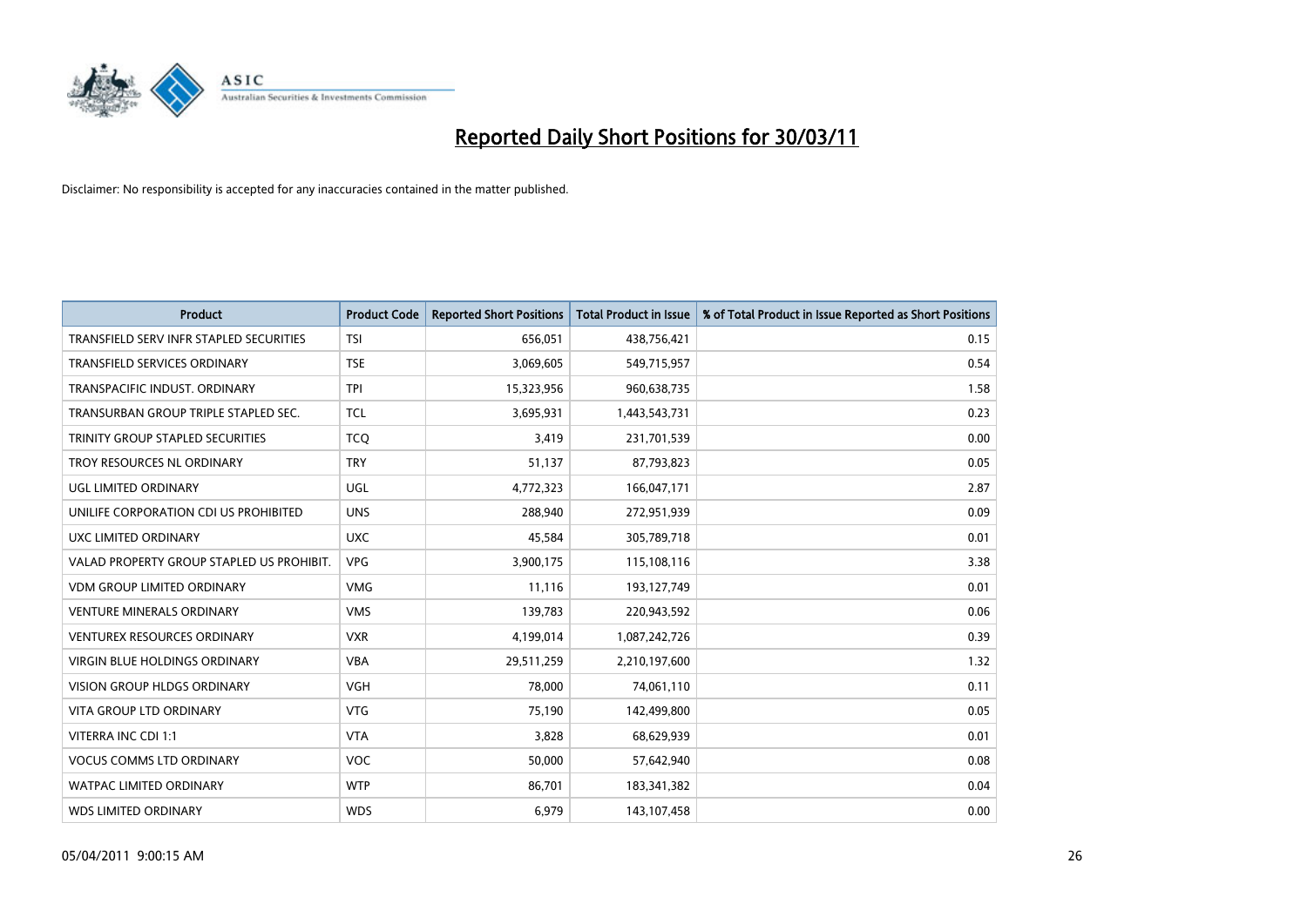

| Product                                | <b>Product Code</b> | <b>Reported Short Positions</b> | <b>Total Product in Issue</b> | % of Total Product in Issue Reported as Short Positions |
|----------------------------------------|---------------------|---------------------------------|-------------------------------|---------------------------------------------------------|
| WEBFIRM GROUP LTD ORDINARY             | <b>WFM</b>          | 10,643                          | 677,642,536                   | 0.00                                                    |
| WEBJET LIMITED ORDINARY                | <b>WEB</b>          | 306,378                         | 77,961,278                    | 0.40                                                    |
| WESFARMERS LIMITED ORDINARY            | <b>WES</b>          | 19,597,550                      | 1,005,191,394                 | 1.93                                                    |
| WESFARMERS LIMITED PARTIALLY PROTECTED | <b>WESN</b>         | 67,836                          | 151,880,768                   | 0.03                                                    |
| WEST AUSTRALIAN NEWS ORDINARY          | <b>WAN</b>          | 2,631,409                       | 219,668,970                   | 1.18                                                    |
| WESTERN AREAS NL ORDINARY              | <b>WSA</b>          | 8,094,170                       | 179,735,899                   | 4.53                                                    |
| WESTERN DESERT RES. ORDINARY           | <b>WDR</b>          | 948                             | 154,684,908                   | 0.00                                                    |
| WESTFIELD GROUP ORD/UNIT STAPLED SEC   | <b>WDC</b>          | 10,265,744                      | 2,308,988,539                 | 0.44                                                    |
| WESTFIELD RETAIL TST UNIT STAPLED      | <b>WRT</b>          | 13,642,910                      | 3,054,166,195                 | 0.45                                                    |
| <b>WESTPAC BANKING CORP ORDINARY</b>   | <b>WBC</b>          | 23,636,283                      | 3,008,729,143                 | 0.75                                                    |
| WHITE ENERGY COMPANY ORDINARY          | <b>WEC</b>          | 10,947,440                      | 313,437,011                   | 3.50                                                    |
| WHITEHAVEN COAL ORDINARY               | <b>WHC</b>          | 726,284                         | 493,800,069                   | 0.15                                                    |
| WHK GROUP LIMITED ORDINARY             | <b>WHG</b>          | 34,194                          | 265,142,652                   | 0.01                                                    |
| <b>WILDHORSE ENERGY ORDINARY</b>       | <b>WHE</b>          | 26,413                          | 227,117,335                   | 0.01                                                    |
| WINDIMURRA VANADIUM ORDINARY           | <b>WVL</b>          | 163,685                         | 154,278,674                   | 0.11                                                    |
| <b>WOLF MINERALS ORDINARY</b>          | <b>WLF</b>          | 548,387                         | 83,934,807                    | 0.65                                                    |
| WOODSIDE PETROLEUM ORDINARY            | <b>WPL</b>          | 3,434,545                       | 783,401,631                   | 0.39                                                    |
| WOOLWORTHS LIMITED ORDINARY            | <b>WOW</b>          | 2,919,840                       | 1,212,890,484                 | 0.22                                                    |
| WORLEYPARSONS LTD ORDINARY             | <b>WOR</b>          | 4,461,556                       | 240,901,381                   | 1.82                                                    |
| WOTIF.COM HOLDINGS ORDINARY            | <b>WTF</b>          | 7,905,647                       | 210,980,444                   | 3.72                                                    |